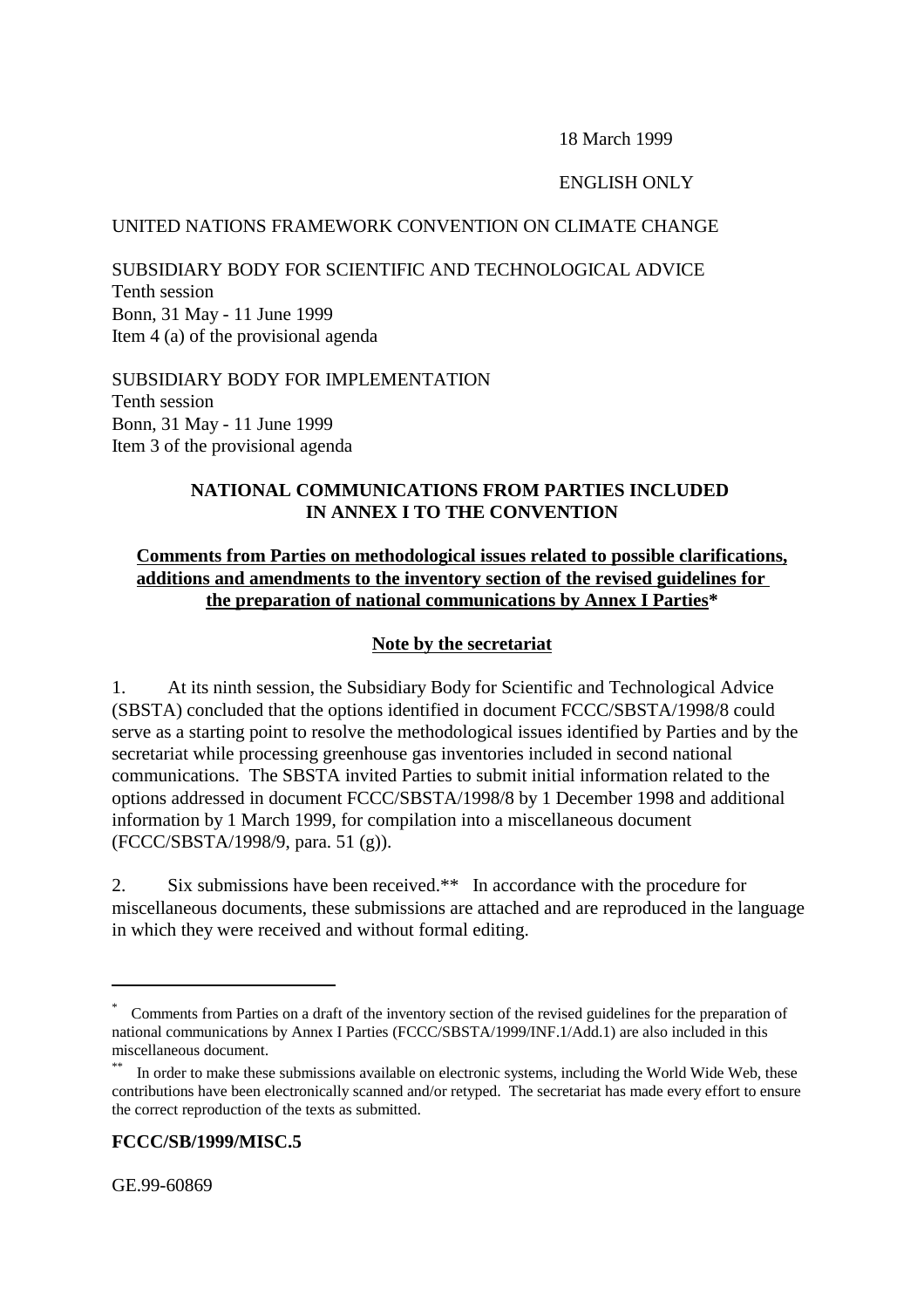# **CONTENTS**

| Paper No. |                                                                                                                         | Page |
|-----------|-------------------------------------------------------------------------------------------------------------------------|------|
| 1.        | Austria<br>(on behalf of the European Community and its member States)<br>(Initial submission received 2 December 1998) | 3    |
| 2.        | Canada<br>(Additional submission received 5 March 1999)                                                                 | 9    |
| 3.        | Germany<br>(on behalf of the European Community and its member States)<br>(Additional submission received 1 March 1999) | 11   |
| 4.        | Republic of Uzbekistan<br>(Additional submission received 12 March 1999)                                                | 17   |
| 5.        | Switzerland<br>(Additional submission received 1 March 1999)                                                            | 19   |
| 6.        | United States of America<br>(Additional submission received 11 March 1999)                                              | 21   |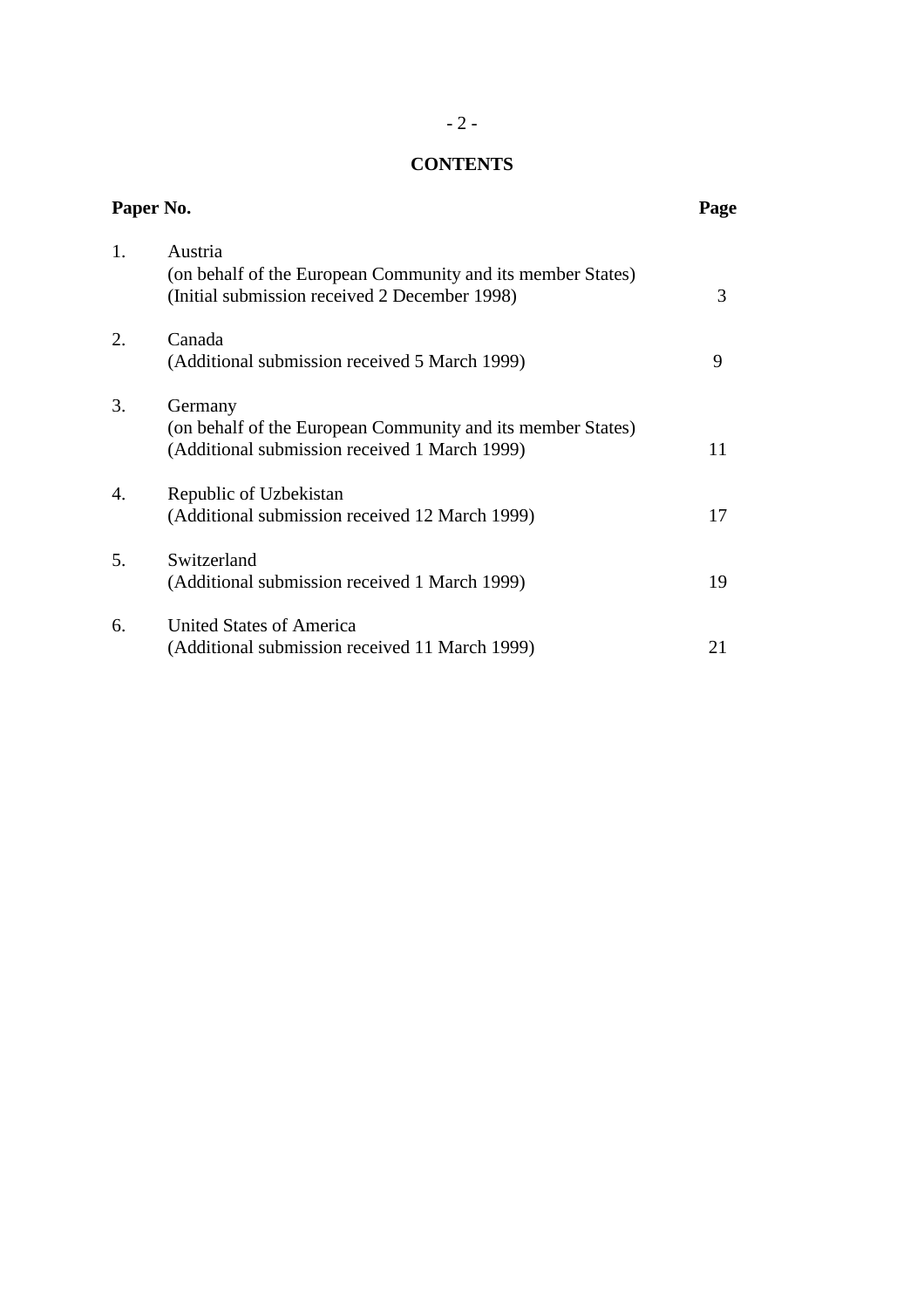# PAPER NO.1: AUSTRIA (ON BEHALF OF THE EUROPEAN COMMUNITY AND ITS MEMBER STATES)

## **OPTIONS AND RELATED QUESTIONS INCLUDED IN FCCC/SBSTA/1998/8**

Austria on behalf of the European Union and its Member States submits preliminary views on options and related questions included in paragraphs 18 to 30 of document FCCC/SBSTA/1998/8. This submission is intended to facilitate the discussion on the workshop in Bonn organised by the secretariat from 9 to 11 December 1998. Where possible at this stage an indication is also given of the preferred options. These are initial views and the EU plans to submit a revised submission after the workshop.

### **18. Options related to the use of different methods/data by Parties**

One standard method (i.e. one calculation procedure with fixed emission factors or other parameters) per source category is probably not feasible because of variation in national circumstances. The EU believes that Parties applying the Revised 1996 IPCC Guidelines for National Greenhouse Gas Inventories<sup>1</sup> should be able to use methods of their choice as long as ,,good practice" in implementing the methods is fulfilled.

The concept of good practice should have three main elements in the context of emissions inventories:

*Good practice* on inventory estimates should give guidance (for example by the use of decision trees) on selection of calculation methodology and choice of emission factors and activity data to deliver unbiased reporting of emissions and quantification on uncertainties

*Good practice* on inventory management should allow tracking and auditing of the information needed to estimate emissions and identify where the responsibility lies for each step in the estimates. This might include formal quality assessment and quality control (QA/QC) procedures using for example ISO 9000 as a basis but possibly extended to take account of the particular circumstances of emission inventories.

*Good practice* in inventory verification should include expert review and comparison with relevant international data sources and empirical data although empirical comparisons can raise the costs of GHG emission inventory work significantly.

Following this concept criteria need to be established to assess whether or not an inventory is in compliance with respect to *good practice* and what to do if it is not.

From the four options mentioned in document FCCC/SBSTA/1998/8 option 4 would

<sup>1</sup> The Revised 1996 IPCC Guidelines for National Greenhouse Gas Inventories are referred to as the IPCC Guidelines in this submission.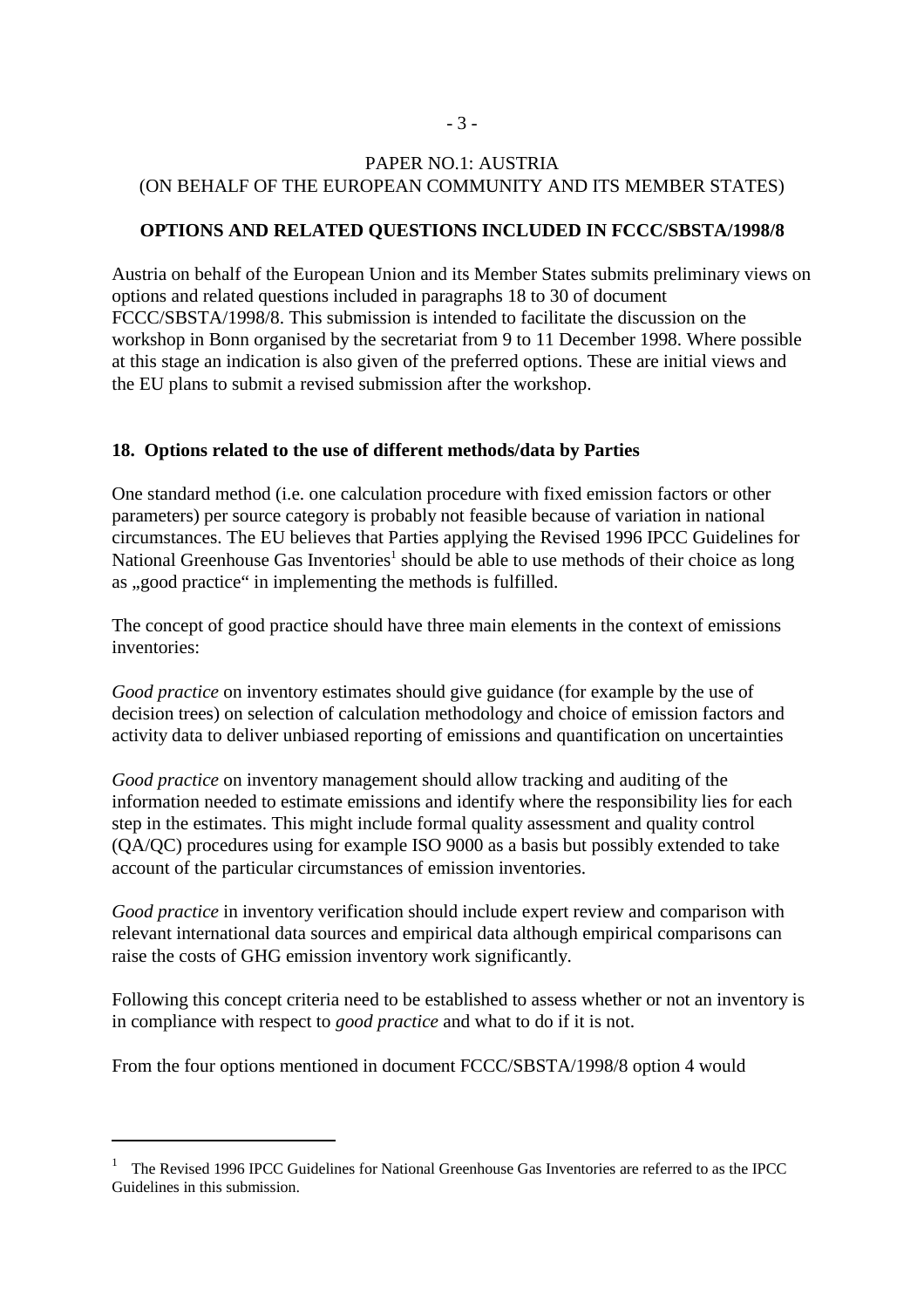probably correspond best to the view expressed by the EU although option 2 should also be considered at the workshop if best methods can be defined.

## **19. Options related to the recalculation of the base year**

This is a difficult question, which has strong policy implications, as the emissions of the base year are the basis to calculate the assigned amounts of a Party. The answer to this question is usually driven by two considerations:

- a.) The desire to fix the emissions for the base year in a legal sense similar to the route as followed in Article 25 of the Kyoto Protocol for the  $CO<sub>2</sub>$  estimates used in calculations about entry into force
- b.) The wish to continue recalculate the emissions for the base year according the best and latest knowledge

The EU does not indicate a preference between a.) and b.) since this problem needs further discussion and assessment.

The underlying principle for both a.) and b.) is that base year estimates and inventory calculation procedures must be kept consistent. If the base year estimates (and hence the assigned amounts) were fixed first and recalculation of inventories allowed subsequently, then Parties would (potentially) have great flexibility in appearing to meet their commitments by methodological changes.

Under a) base year emissions would not be recalculated (except perhaps in exceptional circumstances) for the first commitment period once they had been calculated using the IPCC Guidelines and taking account of any good practice guidelines which should be agreed under the provisions of Art 5 of the Kyoto Protocol. *Exceptional circumstances* could include, for example, discovery of an arithmetical error in the inventory calculation.

Under b), recalculation of the emissions of the base year would be possible in principle to allow for methodological improvements in inventory calculations whilst retaining a consistent time series. Parties may and should always try to reduce the uncertainty of their emission data. To avoid misuse of this possibility guidelines on good practice for recalculation of the emissions of the base year should be developed as soon as possible to enable Parties to apply those guidelines. It should be kept in mind, that activity data are usual final after a certain period of time.

## **20. Options related to the level of detail of supporting information as a function of the importance of different GHG emissions from various source categories**

The provision of data according to standard data formats is necessary for comparability of data, and variation of the level of detail according to the importance of the source must not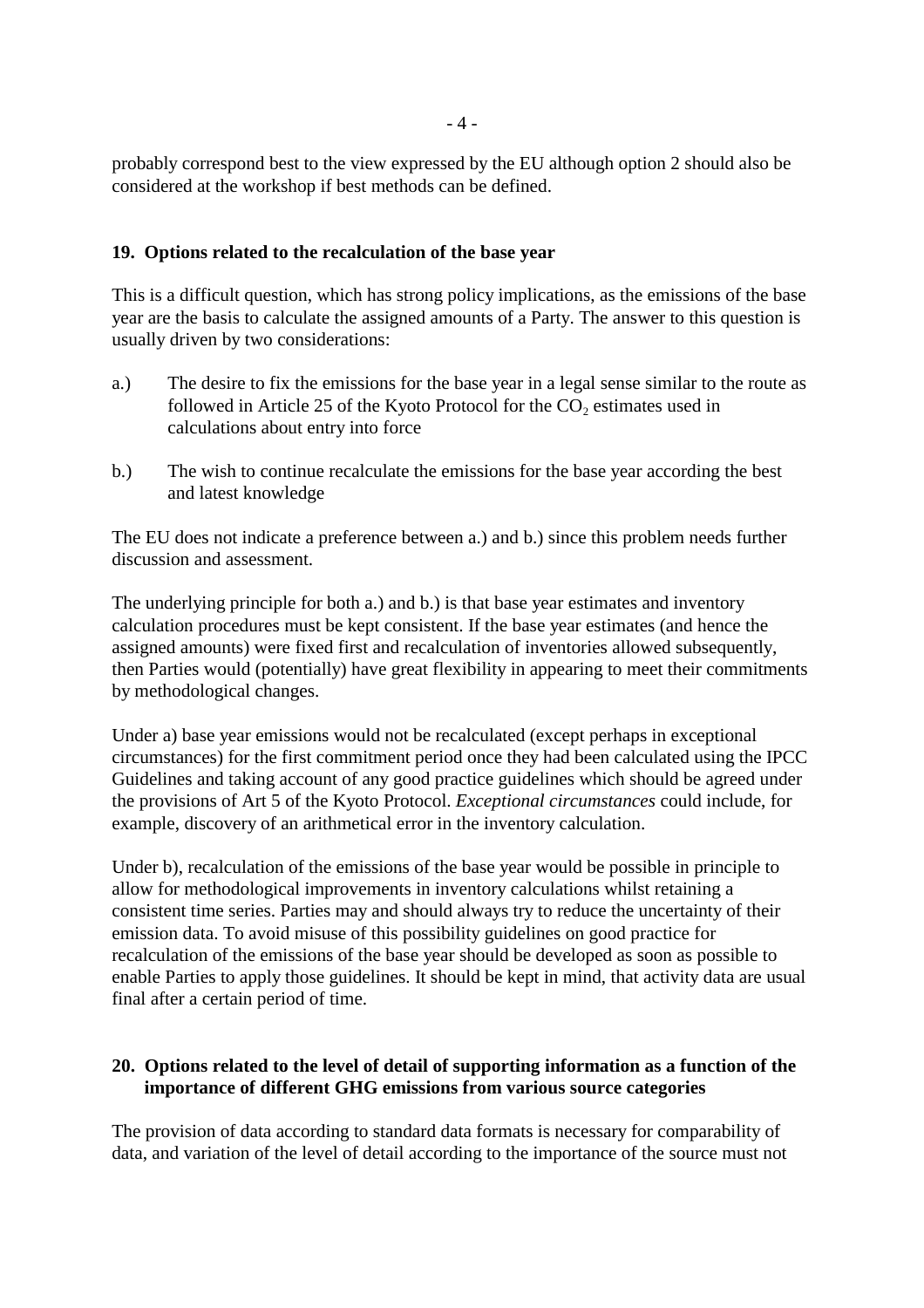interfere with this. Although *supporting information* has not been defined, it might (for example) refer to documentation on how methods, emission factors and parameter values, and data sources were chosen within the good practice framework. This could vary with the importance of the source, so long as we can define *importance.* Such a definition would depend not only on the absolute amount and share of the source in the national inventory, but also on its rate of change, its uncertainty, its GWP and lifetime in the atmosphere. A feature of formal QA/QC procedures (if agreed) could be to ensure the accessibility of documentation that might be required for reference, even if all this documentation was not supplied automatically as a mandatory requirement for minor sources.

From the two options mentioned in document FCCC/SBSTA/1998/8 option 2 would probably correspond best to the view expressed by the EU given that a definition of *importance* can be agreed.

# **21. Options related to the level of detail of the supporting information as a function of years**

The *supporting information* mentioned in the question has not been defined, although the response to para 20 above gives a possible definition. Repetitive submission of unchanging data is redundant and unnecessary. Features of a possible QA/QC system could be a) to identify changes in data and parameter values that needed new documentation and b) to ensure regular review of data and parameter values that might be subject to change. Additional supporting information should be provided for years with significant changes in methodologies, emissions factors or activity data. As a concrete example, the emission factors for natural gas vary to some extent with the source and one would expect inventory calculations undertaken in the context of good practice to be sensitive to this variation. The role of the QA/QC procedure in this example would be to ensure recognition of the need to vary the emission factor.

The EU's view is closer to option 1 but without the need to deliver redundant information.

# **22. Options related to the formats for presenting inventory data in a transparent way**

The EU believes that IPCC standard tables should be provided. The IPCC may need to be requested to work on the design and provision of worksheets as part of the guidelines for good practice, in order to ensure that the requirements to submit data are not unreasonable and that the data called for best matches the needs of transparency and comparability. Electronic exchange of data is likely to be increasingly important and the overriding need will be to meet the standard format. To allow for efficient work the format should follow the format of other international inventories.

The EU's view is neither met by option 1 nor by option 2.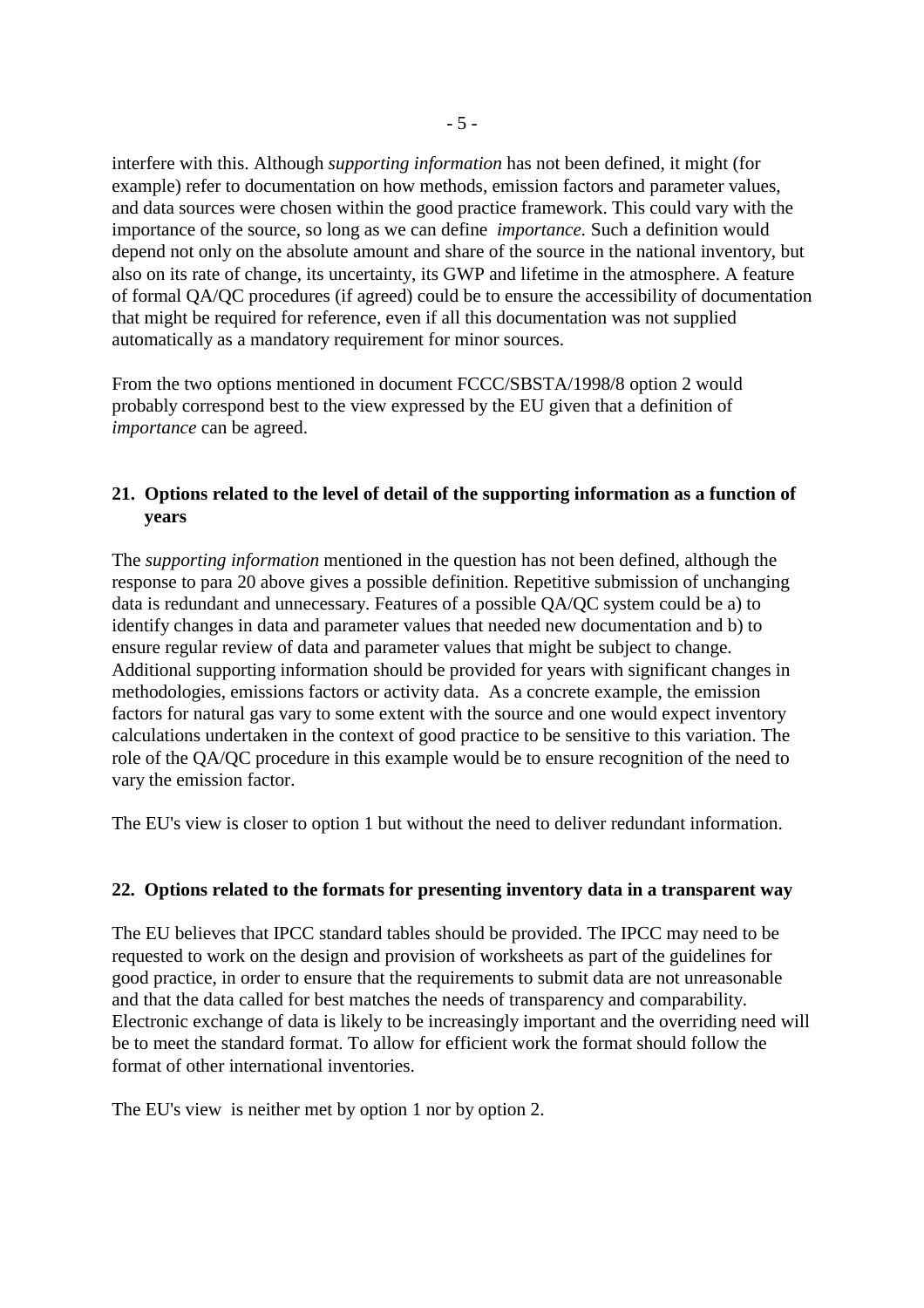### **23. Options related to the comparison of estimates**

Comparative emissions estimates for all *important* categories of emissions should be required under good practice guidelines. For comparison and verification purposes *important* should be defined along the lines pointed out in the answer to paragraph 20 above. The results could be given as percentage differences with respect to the main (good practice) emissions estimate, in order to avoid the appearance of countries having dual emissions estimates.

From the three options mentioned in document FCCC/SBSTA/1998/8 option 3 would probably correspond best to the view expressed by the EU.

## **24. Options related to supplementary information on methods, emission factors and activity data used for ensuring transparency**.

Paper FCCC/SBSTA/1998/8 is unclear on the difference (if any) between *supplementary* and *supporting* information.

Paragraph 20 above offers a definition of *supporting* information and suggests it should be provided for all sources meeting an agreed definition of *important*, leaving the QA/QC procedure to guarantee access to supporting information for other sources (i.e. those not meeting the criteria of *importance*) if called for. Supporting information in the context would need to show how the application of best practice guidelines lead to the final choice of calculation methods and associated numerical data. Decision trees (if adopted as a way to decide on good practice) themselves would provide a natural way to structure this information, including as a minimum information about the source of emission factors and activity data as well as a rationale for the selection of the particular emission factors, and upon request this background information should be made available to the review team or the secretariat also. Supporting information should include data on uncertainty of data (by activity), documentation for independent auditing and verification, expert review, openness, comparison with international data sources and other methods for objective assessment of data quality.

To avoid confusion *supplementary* information should probably only be referred to in the context of the information called for to demonstrate compliance under the provisions of Art 7 of the Kyoto Protocol. This would include information called for by the Protocol commitments but not provided by the IPCC Guidelines, for example the information necessary to identify activities included under Art.3.3, or to separate certain categories of military emissions, as required by para 5 of decision 2/CP3.

The EU sees the need to provide some format structure to information and this is closer to option 2.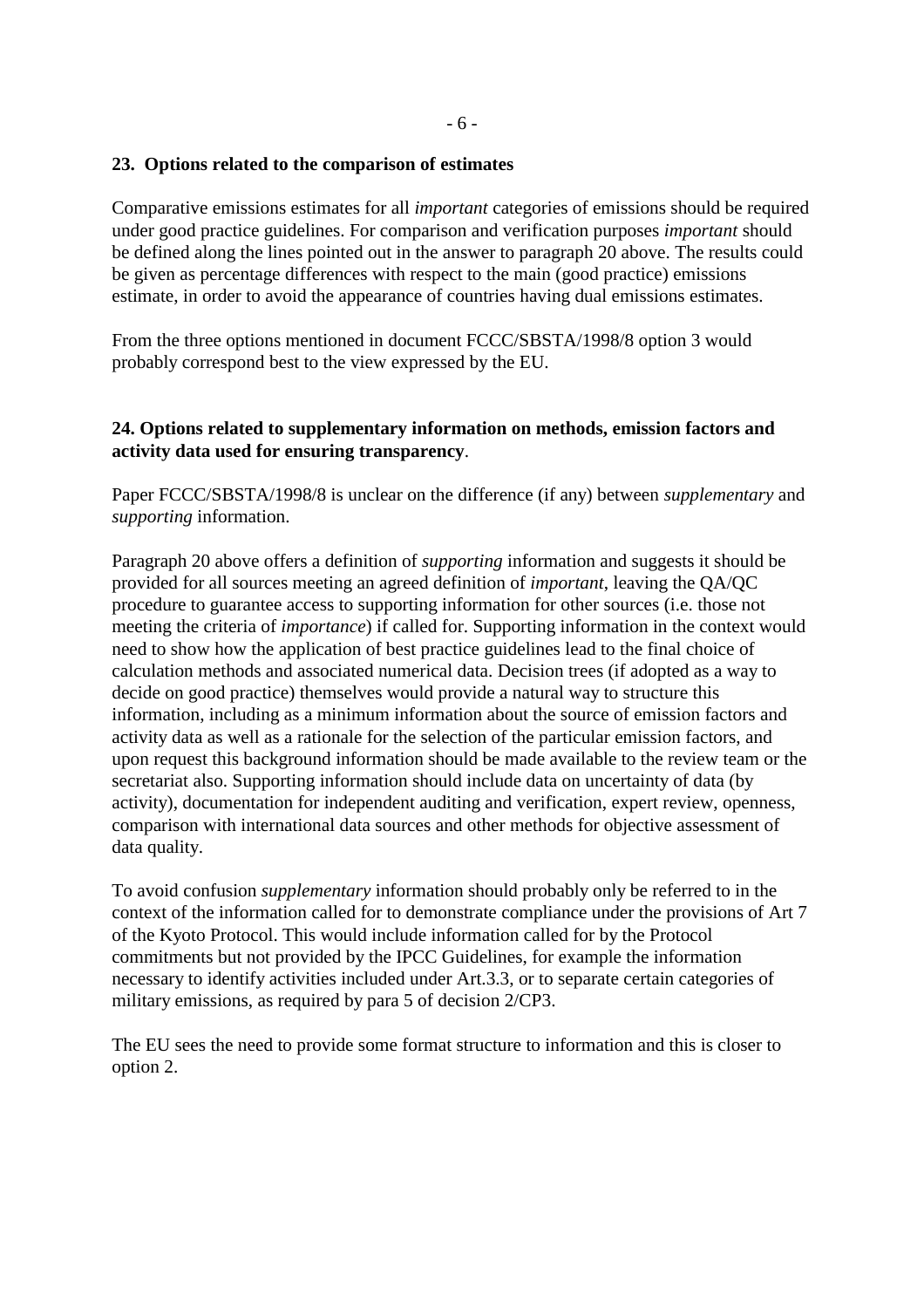## **25. Options related to the reporting of CO<sub>2</sub> equivalent emissions**

Taking into account decision  $2/CP.3$  (para 3), reporting of  $CO$ , equivalent emissions should become a mandatory requirement, calculated using the 1995 IPCC GWP values. Countries should continue to report emissions in mass units, as required by the IPCC Guidelines because this information is necessary for transparency, international comparisons and domestic analysis.

From the two options mentioned in document FCCC/SBSTA/1998/8 option 2 corresponds to the view expressed by the EU.

## 26. Options related to estimating and reporting HFC, PFC and  $SF<sub>6</sub>$  emissions

In line with decision 2/CP.3 reporting of actual emissions disaggregated by chemical species and source category should be mandatory and reporting of potential emissions should be encouraged. Priority should be given to improving the methodologies for reporting actual emissions. Data on potential emissions show the size of the release of the atmosphere of these gases which might eventually occur, and help to increase the transparency of the calculations for actual emissions. If no record is being made of potential emissions now it might be difficult to estimate them later on.

A special assessment of methods and data used by Parties in reporting these emissions could be useful and should be carried out by the secretariat with a view to encourage good practice. This is an area in which the secretariat should consider the availability and use of international sources.

From the three options mentioned in document FCCC/SBSTA/1998/8 option 2 would probably correspond best to the view expressed by the EU with the exception that at this stage reporting of potential emissions should not be mandatory but encouraged.

# **27. Options related to the reporting of bunker emissions**

Current reporting guidelines are probably adequate until the issue of allocation of emissions from international aviation and shipping has been resolved. In view of the EU the question of allocation of GHG emissions from international bunker fuels should be resolved as soon as possible. Based on such a decision a common method and reporting framework will have to be developed as an addition to the existing guidelines.

The *good practice guidelines* being developed in the context of the IPCC 96 Revised Guidelines will need to deal with the separation of international bunker fuels from fuels used for domestic aviation and shipping, which are included in national emissions totals. Little advice is available at present on this. Also the provisions of Decision 2/CP3 para 5 mean separate reporting of emissions from certain military activities will be required, and the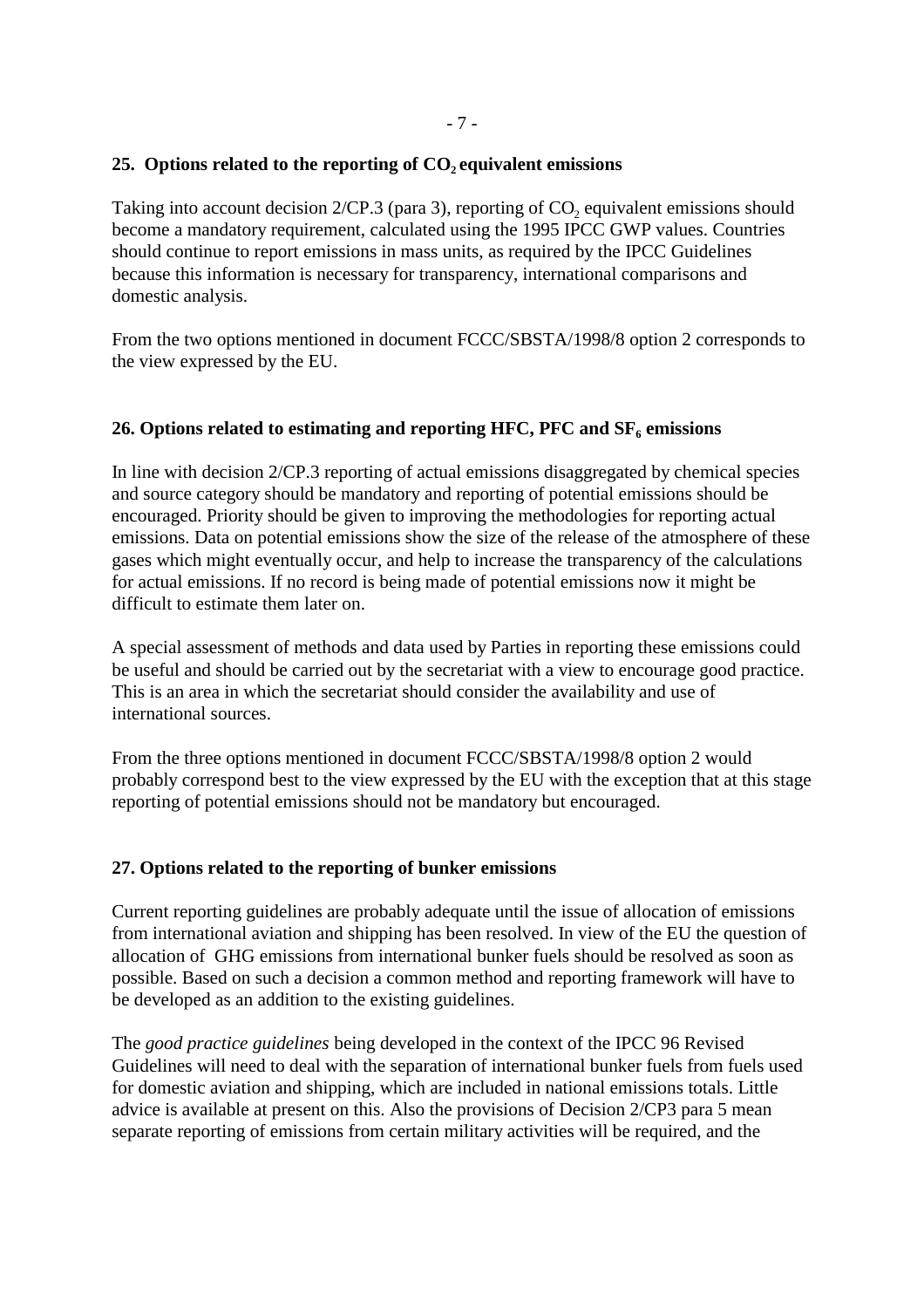guidelines for supplementary information to be developed under the provisions of Art 7 of the Kyoto Protocol will need to allow for this.

### 28. Options related to the reporting of ozone precursors and SO<sub>2</sub> emissions

Since these gases are included under the Convention and affect the climate system, Parties should continue to report these gases using the IPCC Guidelines (or best available national methodologies consistent with them).

## **29. Options related to the special needs of EITs**

The EU believes that the special needs of countries with economies in transition should be assessed and proposes that the secretariat prepare such a report based on submissions by EITs.

From the two options mentioned in document FCCC/SBSTA/1998/8 option 2 corresponds best to the view expressed by the EU.

## **30. Options related to uncertainties**

Parties should report uncertainties according to the provisions of *good practice* guidelines on uncertainties being developed under the IPCC inventories programme. The purpose of this information is e.g. to keep track of the uncertainty associated with the *good practice* emissions estimates in order to prioritise work to improve emissions estimates and to increase the usefulness of national inventory data for scientific and other applications.

The EU's view is neither met by option 1 nor by option 2.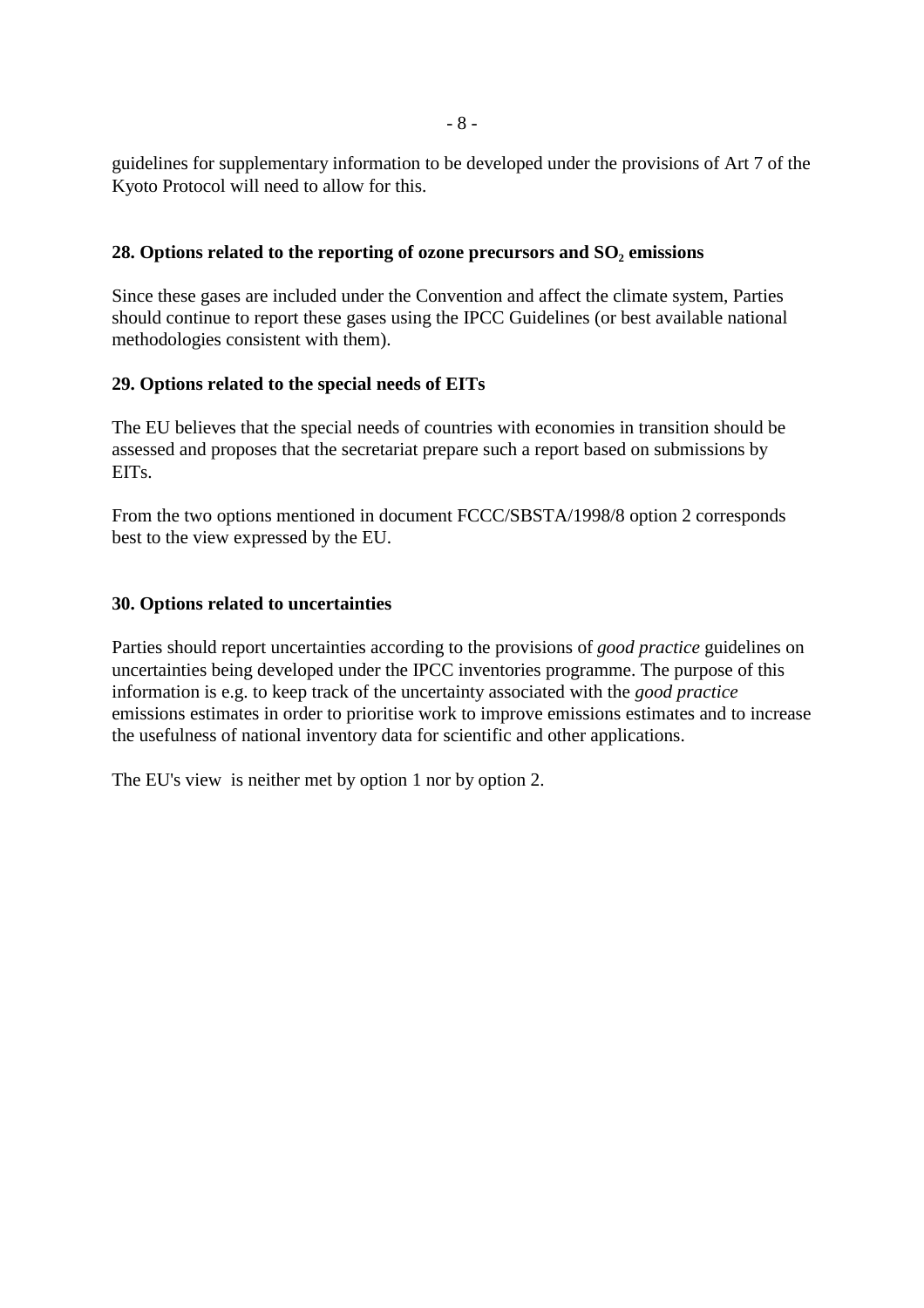#### PAPER NO. 2: CANADA

### **METHODOLOGICAL ISSUES RELATED TO GREENHOUSE GAS EMISSION INVENTORIES**

At the ninth session of the Subsidiary Body for Scientific and Technological Advice in Buenos Aires, Argentina, in November 1998, Parties agreed in FCCC/SBSTA/1998/9, paragraphs f and g respectively,:

*2) that the SBSTA invite Parties to submit initial information related to the options addressed in document FCCC/SBSTA/1998/8 by 1 December 1998 and additional information by 1 March 1999, for compilation into a miscellaneous document.*

#### **Additional Methodological Work (***Uncertainties and Assigned Amounts***)**

Canada, like many Parties, places great importance on the work of the IPCC in developing methodologies for estimating and reporting emissions and removals of greenhouse gases. As such, Canada supports the current inventory work program of the IPCC that is establishing good practice guidelines. The IPCC's current program has two components:

 (1) to develop better ways to assess and communicate uncertainty and (2) to develop sector and/or source specific "*good practice guidelines*" to enhance implementation of the current inventory methodologies. While the results of this work will undoubtedly be of relevance to the Parties on issues related to assessing compliance, emissions trading, and other Kyoto Mechanisms, it is unclear what the ultimate IPCC product will be, or how it will be included under the Kyoto Protocol.

Canada has provided its views on dealing with uncertainties in previous submissions. Given the fact that the IPCC is currently examining this issue, the following is offered to guide the work of the Parties in establishing Inventory Guidelines. Given the time-frames involved though, it is doubtful that improvements in methods and data alone will resolve the concerns surrounding the large inequities and verification difficulties that characterise the single basket alternative embraced by the Kyoto Protocol, particularly when modalities and guidelines are yet to be developed and agreed to, for many interrelated mechanisms.

Canada had previously suggested the establishment of a set of accounting rules which attempt to address the problem of inequity between inventories of varying uncertainties. A fundamental requirement to this approach is that the statistical uncertainty (precision) associated with the estimates, by gas and by sector, be known.

As such, Canada would urge Parties to adopt guidelines that not only require the reporting of uncertainties on an aggregate GHG basis, but that also mandate that quantitative estimates of uncertainties in both emission factors and underlying data on a gas-by-gas basis for individual source categories be provided. A resulting benefit would be that the system would promote improvement in data quality.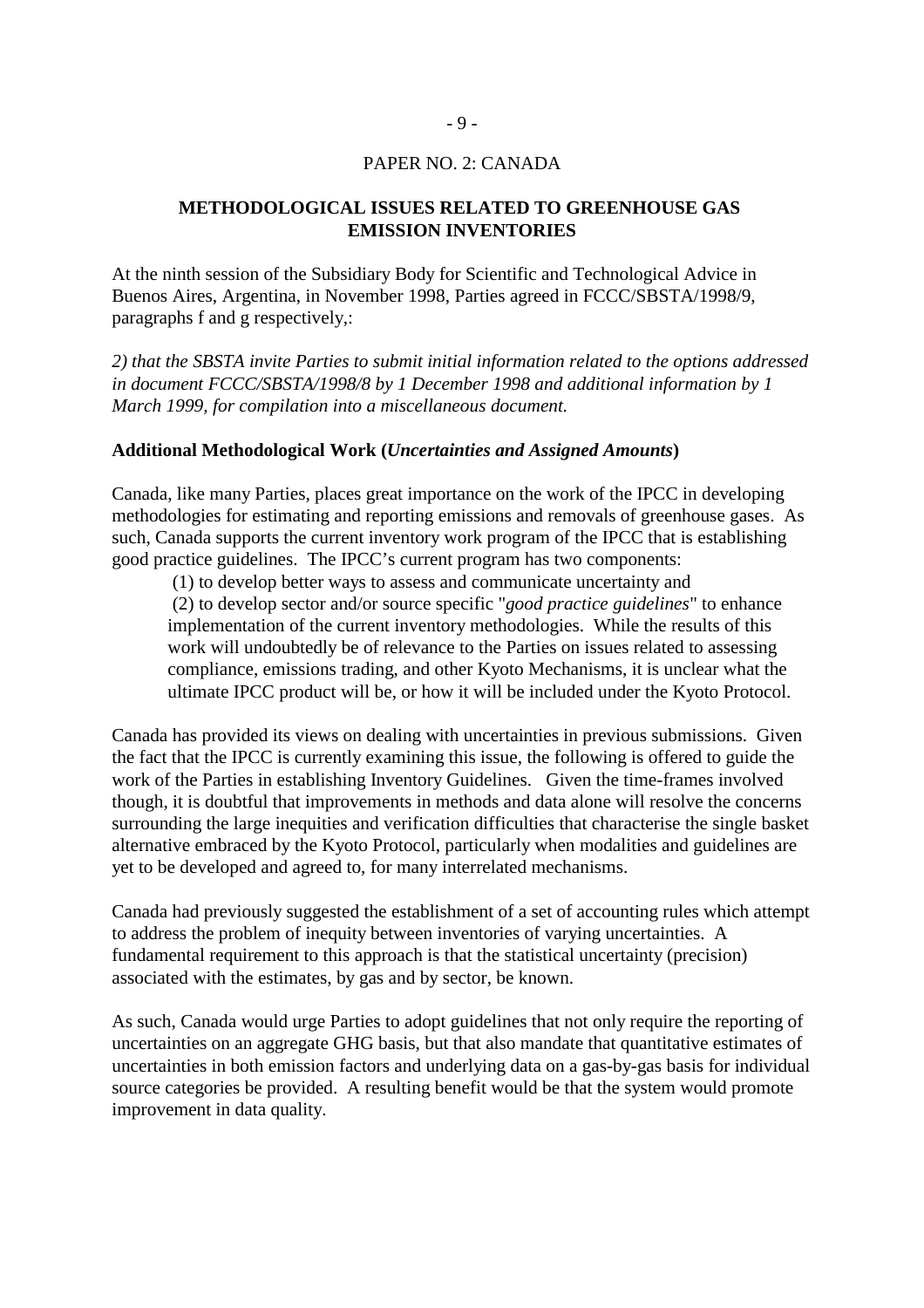The current work of the IPCC Inventories Program is not examining the land-use, land-use change and forestry categories. While it may be somewhat premature for SBSTA to discuss the methodological issues related to good practice in these categories, it is extremely important that SBSTA begin the process of developing guidelines to deal with the various levels of uncertainty in greenhouse gas inventories, both as they pertain to the sinks issue and the overall inventory. It is Canada's view that with respect to land-use and land-use change activities, the current IPCC reporting guidelines are incompatible with the recent decisions of the Parties and are inadequate and must be improved to help in monitoring compliance. As such, SBSTA must not only continue to provide guidance to the IPCC and other bodies, but it must also establish clear guidelines on establishing assigned amounts.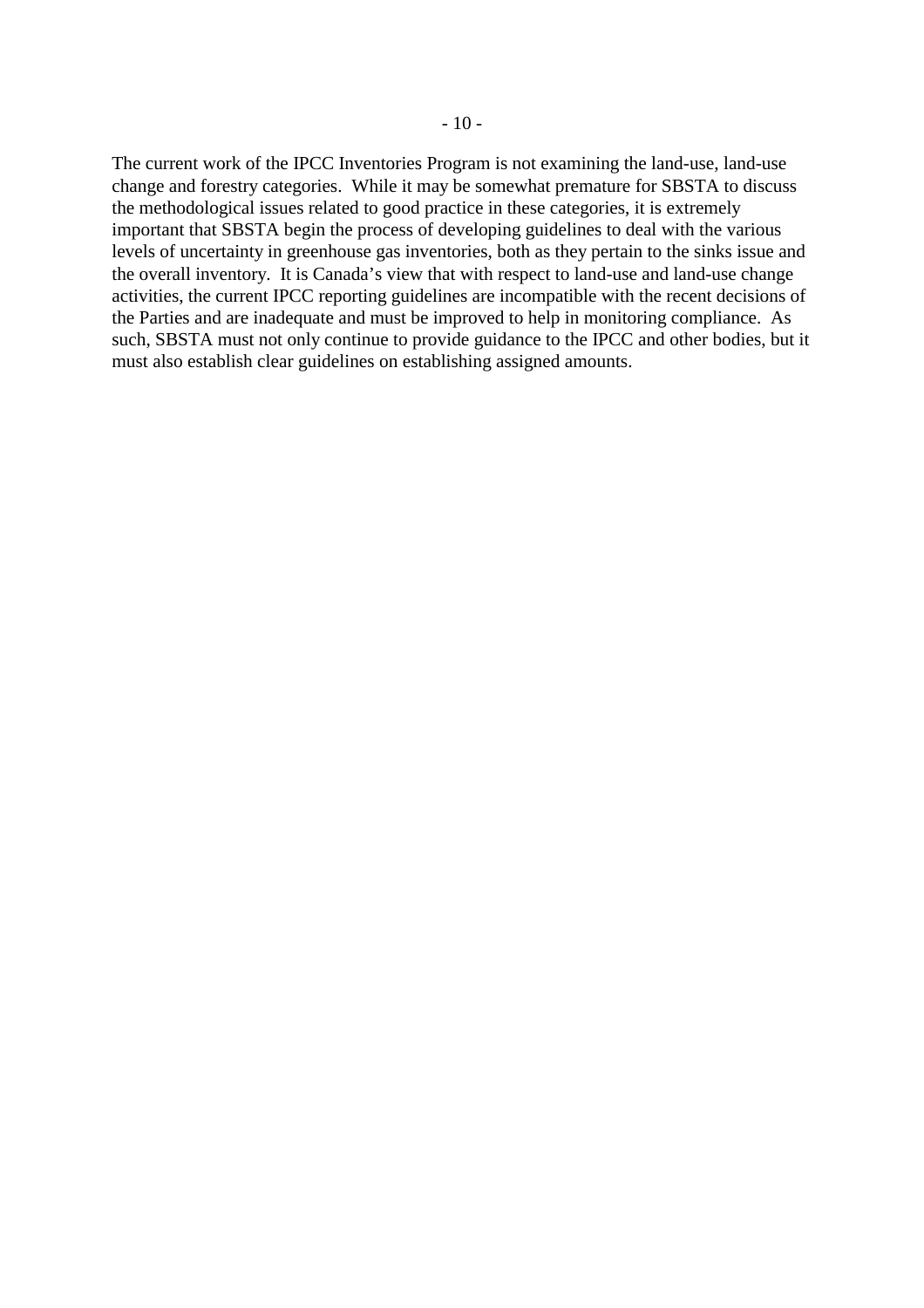## PAPER NO. 3: GERMANY (ON BEHALF OF THE EUROPEAN COMMUNITY AND ITS MEMBER STATES)

# **DRAFT OF THE INVENTORY SECTION OF THE GUIDELINES FOR THE PREPARATION OF NATIONAL COMMUNICATIONS BY PARTIES INCLUDED IN ANNEX I OF THE CONVENTION**

Germany on behalf of the European Community and its Member States thanks the secretariat for preparing document FCCC/SBSTA/1999/INF.1/Add.1 which contains a draft of the inventory section of the guidelines for the preparation of national communications by Parties included in Annex I of the Convention to be adopted at COP5<sup>1</sup>. This document reflects the outcome of the UNFCCC Workshop on Methodological Issues Related to Greenhouse Gas Inventories (Bonn, 9-11 December 1998) and will facilitate the discussions at the UNFCCC Workshop on Guidelines for the Preparation of National Communications by Annex I Parties (Bonn, 17-19 March 1999).

This submission contains views of the EU on the above mentioned draft of the inventory section. It should be read in conjunction with the EU's previous submissions on options and related questions included in FCCC/SBSTA/1998/8 and on the scope of third national communications and on the questionnaire by the secretariat on clarifications, additions and/or amendments to the revised guidelines for the preparation of national communications by Parties included in Annex I of the Convention<sup>2</sup>.

With respect to the timing of the application of the inventory section, the EU believes that it should be applied at the latest for the inventory which is due 15 April 2001. However, if a recommendation by SBSTA/SBI for a draft decision of the COP could be agreed at SBSTA/SBI 10, it could be applied for the first time for the inventory which is due 15 April 2000.

### **1. Suggestions for changes**

### 1.1 General comments

The EU believes that the 1999 FCCC Reporting Guidelines should meet the needs of the Convention and take into account, to the extent appropriate, the needs of the Kyoto Protocol. Therefore the EU is in favour of lifting the square brackets in paras. 1 (a), 4 (under *Transparency*) and 6.

The title of section **B.** should read **Principles and definitions**.

Abbreviated as 1999 FCCC Reporting Guidelines<br>Abbreviated as 1996 FCCC Reporting Guidelines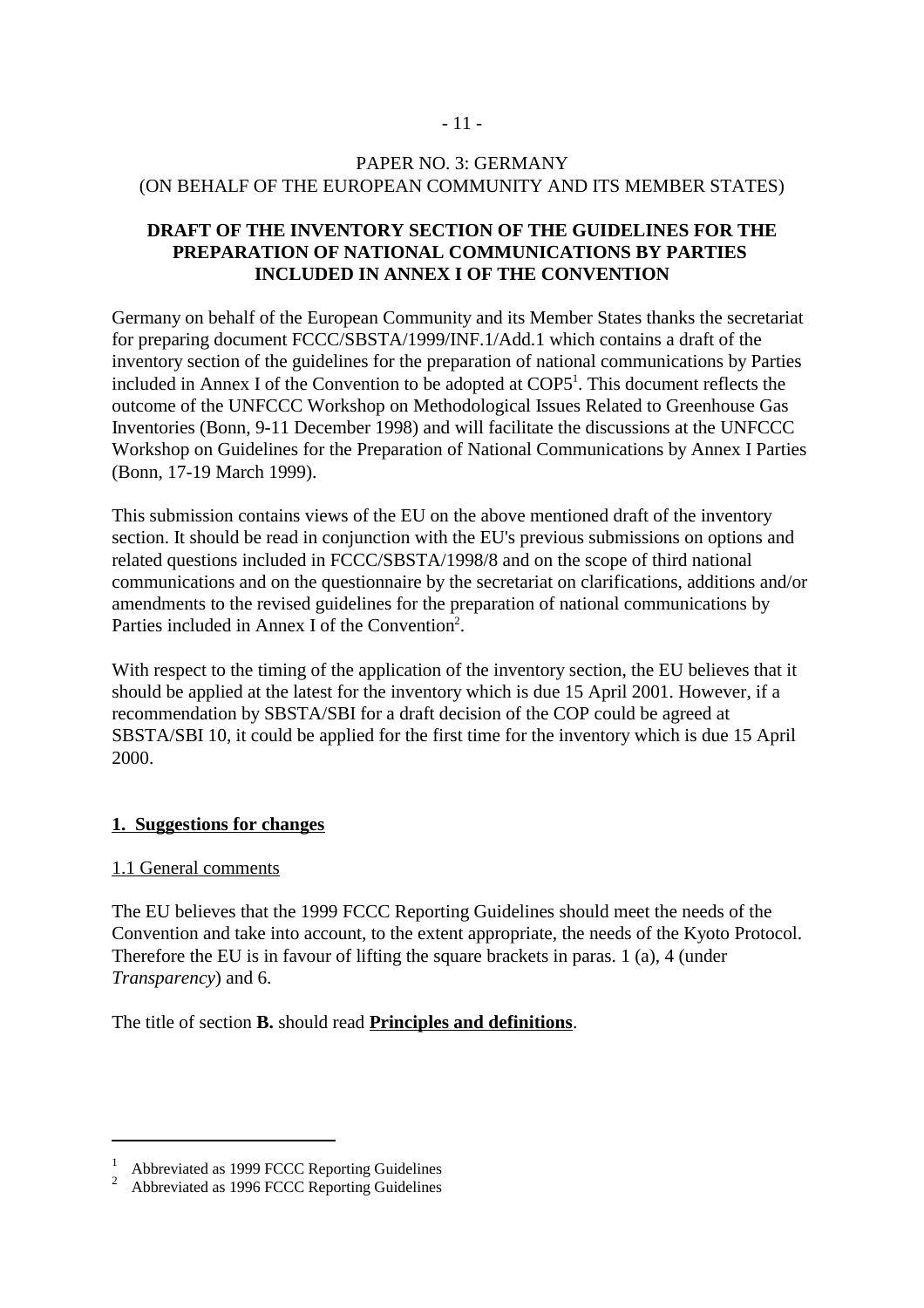### 1.2 Specific comments by paragraph number in document FCCC/SBSTA/1999/INF.1/Add.1

- 1. (c): Replace "technical/expert review" by "technical assessment and expert review".
- 3. Footnote 2, line 3: Replace "among other information" by "inter alia advice on choice of methodology, emission factors, activity data, on uncertainties and".
- 4. Definition of *transparency*: Rephrase the end of the first sentence beginning in line 1: ....used for national inventories should be easily understood and that national inventories should be replicable by users of the reported information.

Definition of *consistency*: The term "target years" in line 3 is not clear (also used in para. 11, line 6). Replace end of sentence by .....base and all subsequent years for which inventories are being reported".

Definition of *completeness*: the square brackets should be lifted. Replace "of emissions" by , and sinks as well as all gases" in line 1.

Definition of *accuracy*: the text should be replaced by:

"*Accuracy* means that estimates of emissions and removals reported by Parties should be accurate in the sense that they are neither over estimates nor under estimates of true emissions and removals so far as can be judged, and that the uncertainties are reduced as far as practicable. Appropriate methodologies conforming to good practice standards should be used to promote accuracy in national inventories."

- 7. Insert "instead of the base year or period of years pursuant to para. 6" after "1995" in line 1.
- 10. The square brackets should be lifted. Replace "SBSTA" by "COP" to be consistent with para. 3. Rephrase end of the sentence: ....in order to improve transparency, consistency, comparability, completeness and accuracy."
- 11.Both sets of text in square brackets should be deleted.

Rephrase the beginning of the first sentence: "Recalculations of annual inventories, including the base year inventory, as presented in previously submitted annual inventories are allowed...".

Replace "and/or target years in line 6 by "....and all subsequent years for which inventories are being reported".

The following sentences should be added to the end of the paragraph: "Occasionally activity data may be missing for some historical years, including the base year. In this case proxy activity data may be calculated to ensure methodological consistency with the rest of the time series. These proxy activity data should be reported in a transparent manner. The relationship between the proxy activity data and actual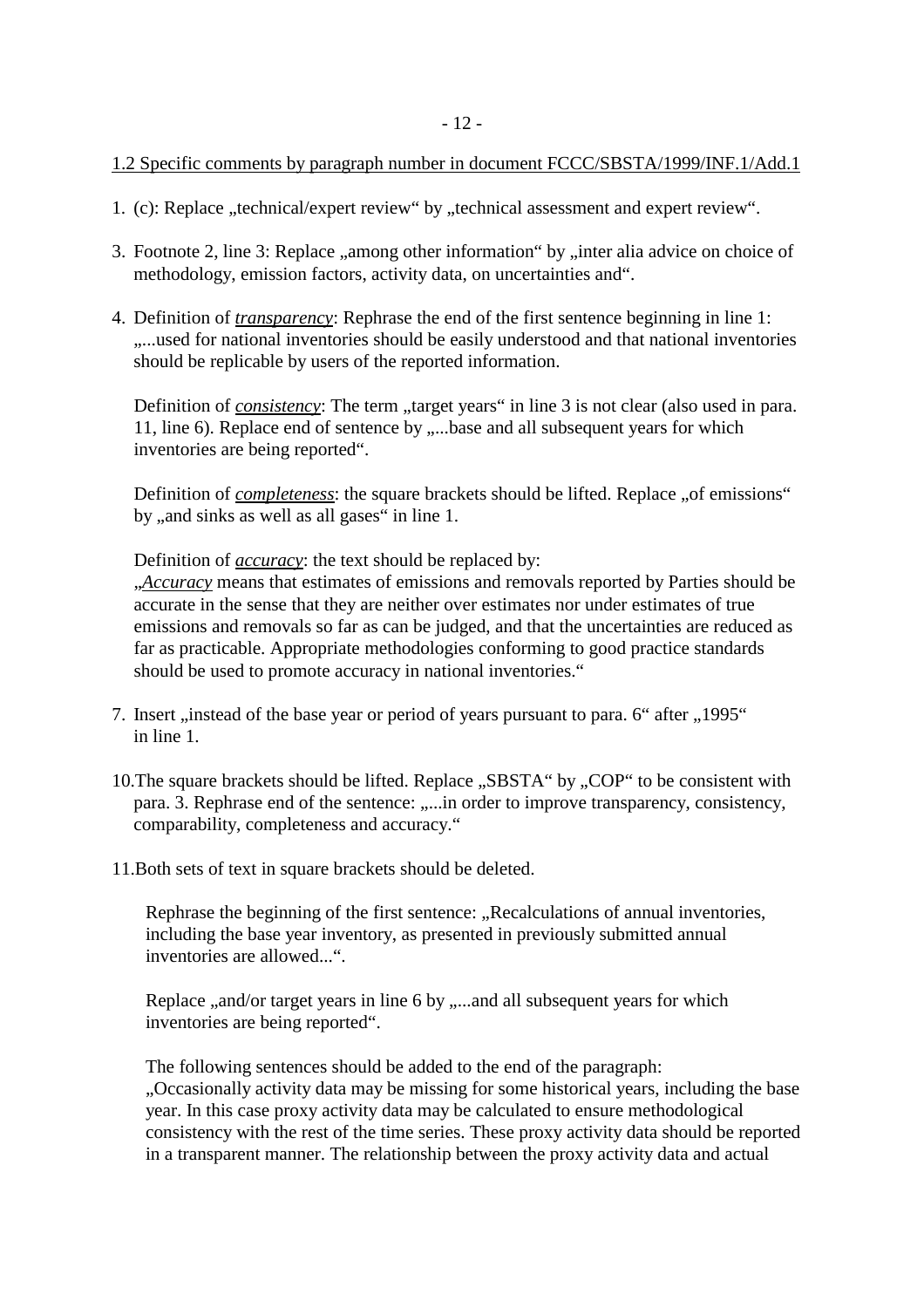activity data should be demonstrated using an overlap during which both proxy and actual activity data are available. Parties should use any available good practice guidance on this matter."

Add , taking account of any good practice guidelines" at the end of the sentence.

Rephrase end of footnote 4: .....due to the fact that good practice guidelines for estimating and reporting on uncertainties are currently under development by the IPCC and may be agreed upon by the COP at a future session."

- 15.The square brackets should be lifted.
- 16. Replace "substance" in line 2 by "chemical species (e. g. HFC-143a)". Delete "as a subset" in line 5.
- 17. Rephrase the second sentence: "Parties are further encouraged to report emissions of other greenhouse gases in mass units."
- 18. Rephrase the second sentence of footnote 5: "Until the completion of that work by the IPCC and its adoption by the COP, Parties are requested to use the current reporting format of the IPCC to provide information on this sector."
- 19bis Insert new para.: "Confidential data should only be used on the most disaggregated level of source/sink categories with respect to industrial and military sources of GHG. The data should be reported in a more aggregate source/sink category."
- 20. Replace the second sentence by: "Recalculations of annual inventories, including the base year inventory, should be justified as an improvement of the accuracy of the inventory."
- 21.(c): The definition seems not to be clear. Replace text by  $\mathcal{N}$ , "NA" (not applicable) for activities in a given source category that do not result in emissions (e.g. because of the nature of the chemical process involved)."

(d): Replace  $,$ supposed" by  $,$ expected" in line 2. Add at the end of the paragraph:  $,$  Where IE is used in an inventory the Party should indicate by means of a footnote where in the inventory the emissions from the displaced source category have been included and the Party should give the reasons for this inclusion deviating from the expected category, inter alia because of the confidentiality of data."

(e): Replace text by:  $\cdot$ , "0" for sources which are estimated to be less than one half the unit being used to record the inventory table, and which therefore appear as zero after rounding. The emissions amount should still be included in the national totals and any relevant subtotals. Calculation procedures in the worksheets of IPCC guidelines should be reported at the level of detail indicated in the calculation software and/or the respective worksheets."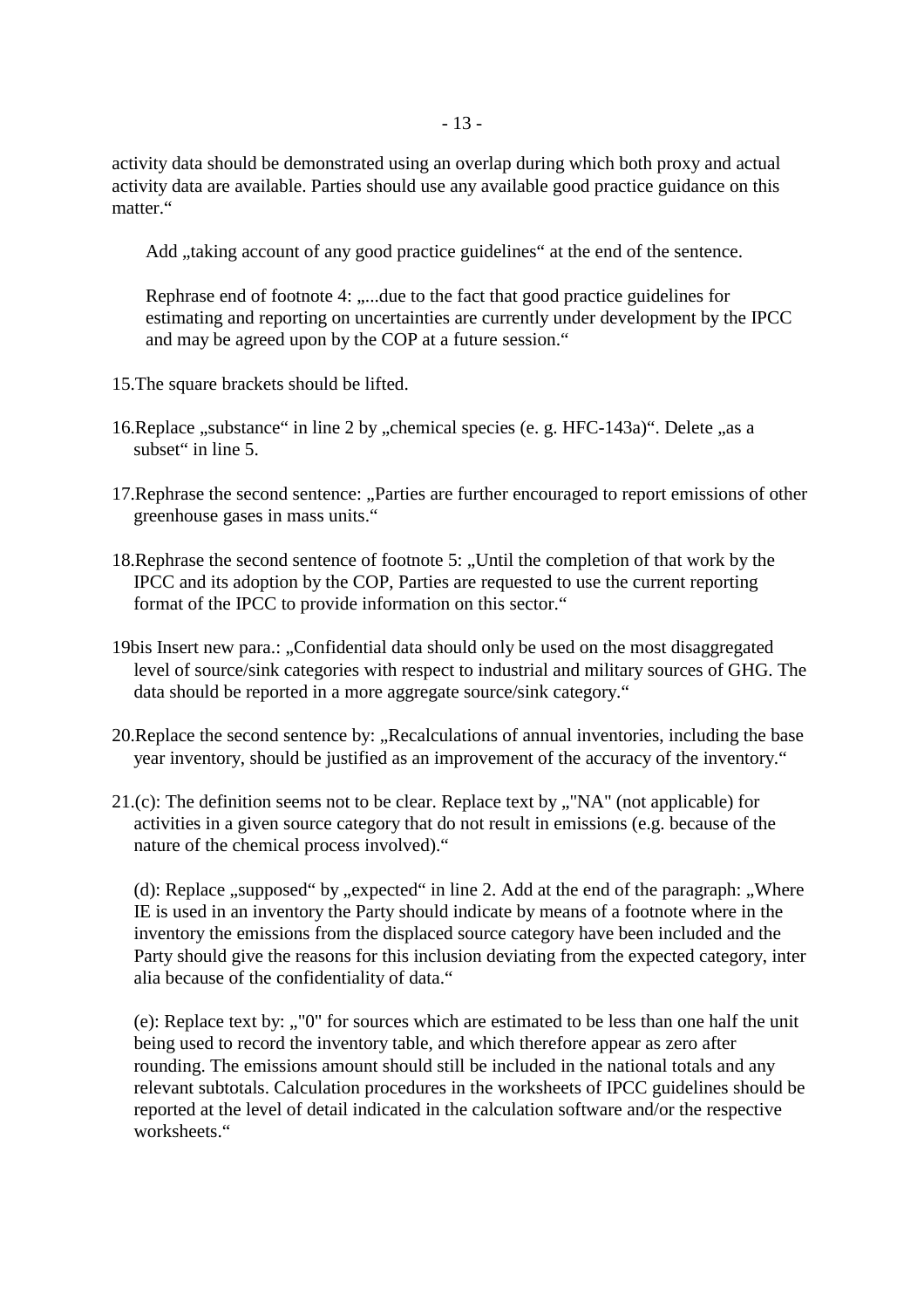This definition should have a footnote as follows: "The level of detail appropriate to very" small source categories is under consideration by the IPCC in its work on good practice and Parties should use any guidance which is subsequently agreed by the COP".

22. Insert "or of gases" before "which are" in line 1.

23. Insert "Self" before "verification" in line 1 and in the title.

Insert at the end of the paragraph: "Parties are also encouraged to report on any independent peer review of their inventory conducted nationally."

24. Both sets of square brackets should be lifted and the word "also" inserted before ", encouraged" in line 5.

Rephrase the end of the last sentence: .....for annual estimates and for time series within the reporting period."

In footnote 7 replace , requested by the SBSTA" by , adopted by the COP".

- 25. Insert , for example " after , adjustments" in line 1.
- 26.Delete para. 26, since the first sentence of para. 26 is repeated in para. 30 (line 3) and para. 31 (second sentence). Add the second sentence of para. 26 to the end of para. 31.
- 27.(d) Footnote 10: Rephrase at the end: ..adopted by the COP, who may wish to take into account the ongoing work of the IPCC on good practice guidelines."
- 30.Delete the third sentence in line 3, since it seems to be superfluous.
- 31.Add the second sentence of para. 26 to the end of para. 31.
- 32.Add , unless necessary for reasons of transparency to the end of the final sentence.
- 33. Replace ,, entire period covered" in line 2 by ,, period from the base year up to the last but one year prior to the year of submission"
- 34. Delete , to national communications " in title before para. 34.

It is not clear in which cases a need mentioned in the second sentence could arise and who would bring the need to the attention of SBSTA/SBI.

35. Replace the first sentence by: "The detailed information to be submitted in such years should be provided as an official supplement to the annual inventory or to the national communication."

36. Rephrase the end of the second sentence: .....the necessary information to establish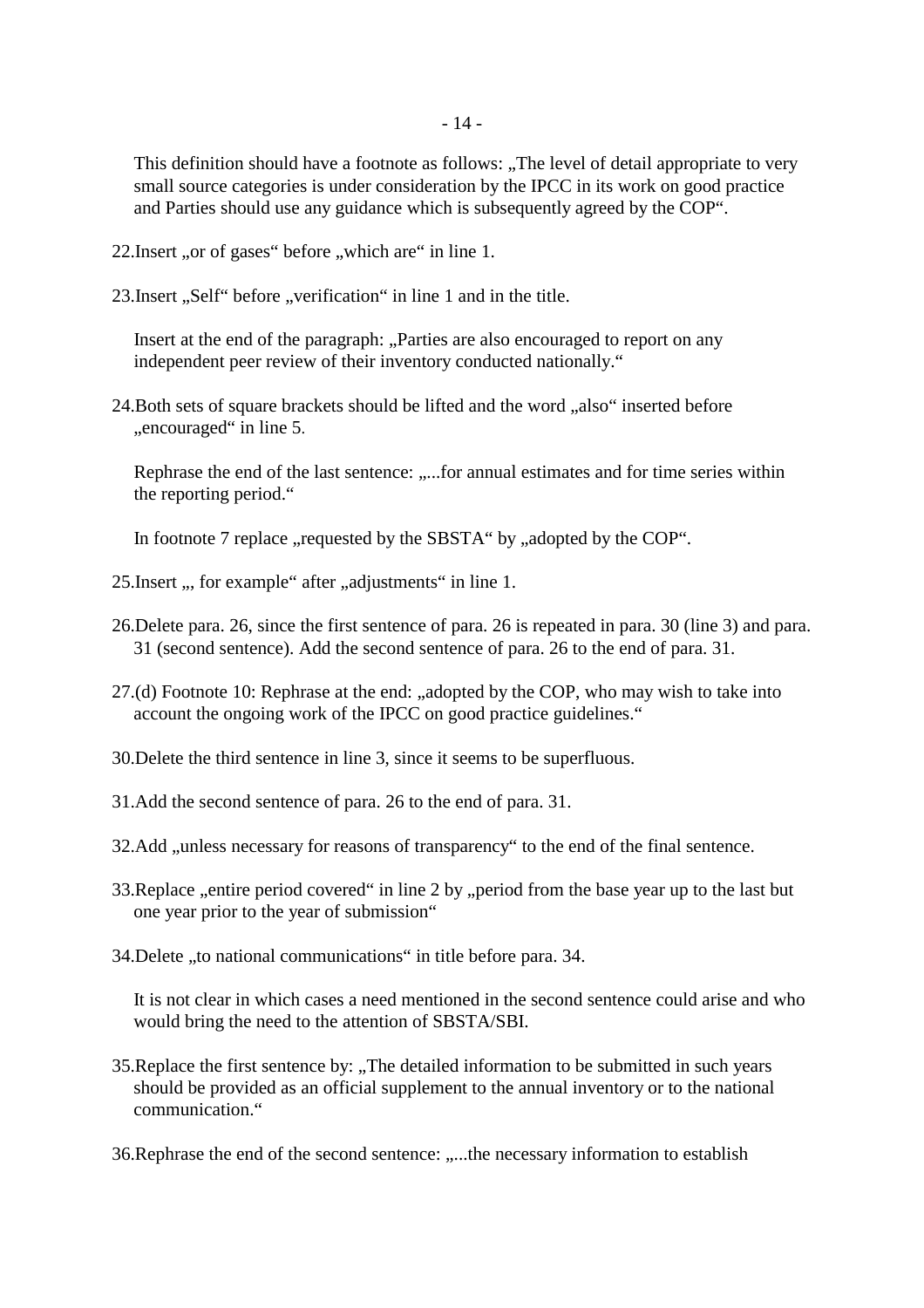transparency of the annual inventories for all years from the base year to the last but one year prior to the year of submission." and add the following sentences: "Submissions" should update all detailed information provided in prior submissions if substantial changes have occurred. Reporting unchanged data should be avoided unless necessary for reasons of transparency."

37.(a): The square brackets should be lifted. Replace  $\mu$ two" in line 2 by  $\mu$ , one".

(b): Insert ,,including any national methodology used by the Party" before ,,used" in line 1 and stop the sentence after "applied" in line 2.

(d): Stop sentence after  $\alpha$ , data" in line 2 and insert a new d(bis)  $\alpha$ , A rationale for the selection of emission factors and activity data;"

 $(e)$ : Delete "presentation" in line 1.

(g): Replace ,,internal " by  $\alpha$ , self" in line 1.

Delete ,,and" after ,,collection" and insert ,,and any independent peer review conducted nationally" after "procedures" in line 2.

Delete , used to check the reliability and accuracy of the inventory data", since this text seems to be superfluous.

38 to 41.: The EU generally supports the content of these paragraphs, however they should be deleted here. With respect to paras 38 and 39, the EU notes that these provisions are not directed to Parties but to the secretariat. They could be included in the relevant COP decision dealing with these guidelines. With respect to paras 40 and 41 the EU notes that they could be included in a relevant COP decision dealing with the review process.

42. Insert "inter alia" after "inventory" in line 4.

It is not clear what is referred to by "complete inventory information" in the last sentence.

Annex II: Add the following text at the end: "taking into account any available information from the work of IPCC on good practice guidelines".

### **2. Suggestions for editorial changes**

### 2.1 General comments

It is suggested to include a table of contents in the 1999 FCCC Reporting Guidelines itself.

Pursuant to paras. 5 and 8 emissions by sources and removals by sinks should be reported. However, in many places of the draft inventory section only emissions are referred to which should be corrected: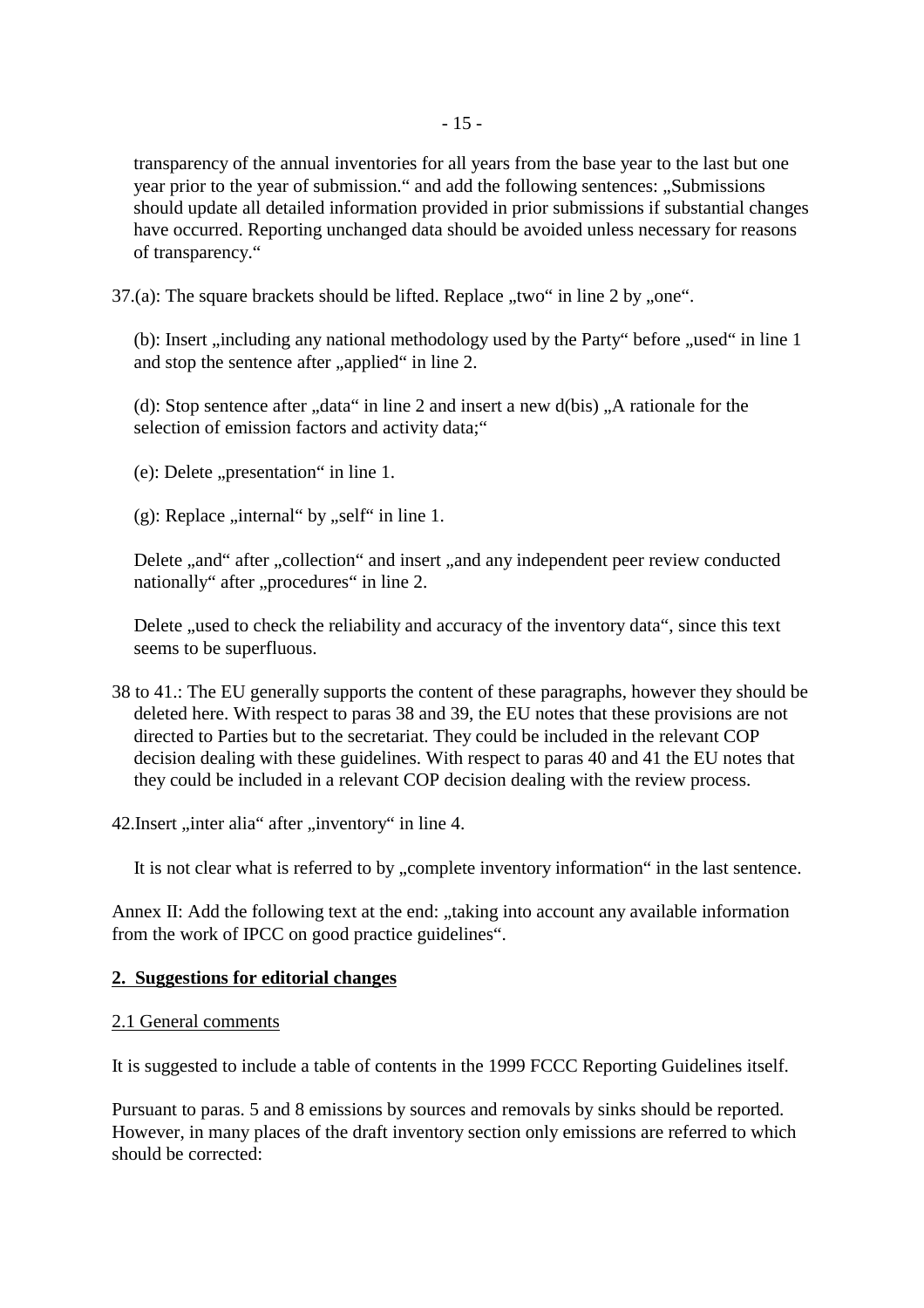- Sometimes the word  $\alpha$  emission(s)" could be deleted (e. g. in para. 3, line 1, para. 4 under *Transparency*, line 4, para. 23, line 9, para. 27, line 2, para. 31, line 1, para. 33, line 1).
- Sometimes ,, and removal(s)" could be inserted after ,, emission(s)" (e. g. in para. 9, line 5, para. 15, line 2, para. 17, lines 1 and 6, para. 21 (c), line 1, para. 22, line 1, para. 24, line 1, para. 28, line 3, para. 30, line 2, para. 31, line 3, para. 37 (a), line 3, 37 (e), line 1).
- Sometimes  $\alpha$ , emission estimate(s)" could be replaced by  $\alpha$ , estimate(s) of emissions and removals" (e. g. in the title before para. 13, para. 20, line 1, para. 23, line 8, para. 42, line 6).
- $\cdot$  The terms "emission sources" in para. 21 (a) and (b), "sources" in para. 21 (d) and ", sources of emissions" in para. 21 (e) could be replaced by "emissions by sources and removals by sinks of greenhouse gases".
- The term "source/sink category" should be used instead of "source category".

The term , greenhouse gas" should be used instead of GHG in all places or the other way round (with an explanation).

It is not clear why some terms are printed in *italics* (see para. 4 and sectors, e.g. *energy*). It is suggested to use *italics* in a consistent manner (e. g. for terms for which a definition is provided) or not to use *italics*.

The EU notes that good practice in connection with inventory methodologies is defined in footnote 2. It is suggested to use the term good practice guidelines instead of good practice standards. Sometimes good practice is surrounded by inverted commas in the text, sometimes not. The EU suggests that inverted commas should not be used in this case.

### 2.2 Specific comments by paragraph number in document FCCC/SBSTA/1999/INF.1/Add.1

- 1. Line 4: Insert "FCCC" before "inventory guidelines" to avoid possible confusion with the 1996 IPCC Guidelines.
- 1. (b): Replace , the inventory data contained in annual submissions and " by , annual national inventories and national inventories included" to use the same formulation as in para. 5, lines 2-3
- 6. Pursuant to decision 9/CP.2, 1989 is the base year for Bulgaria.
- 23. The first sentence could stop after "reference approach" in line 3. The rest of this sentence seems superfluous.
- $27.(a)$ : The word "separately" in footnote 9 seems to be superfluous.

(c): Rephrase the beginning: "A table for presenting the comparison of the IPCC reference approach for carbon dioxide emissions from fuel combustion providing worksheet 1-1 of the 1996 IPCC Guidelines with national estimates...".

37.(c): Replace  $,29$ " by  $,20$ ".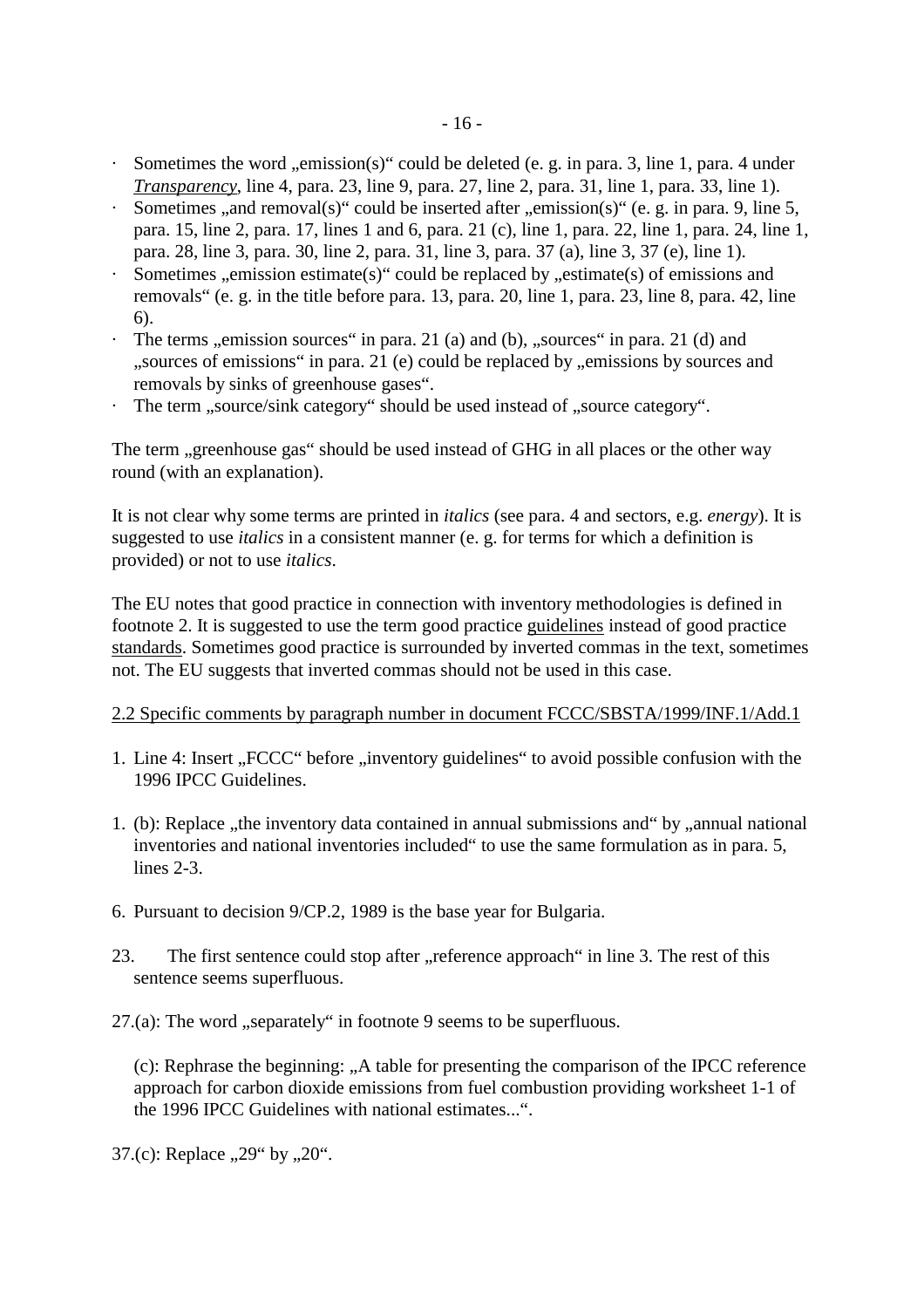### - 17 -

## PAPER NO. 4: REPUBLIC OF UZBEKISTAN

# **COMMENTS TO THE OPTIONS ON METHODOLOGICAL MATTERS**

The process of the development of corrections and amendments to the guidelines for preparation of the national communication can be based on the principles of necessity and sufficiency of their introduction reflecting the experience of the analysis of the preceding communications and methodological needs, following the Kyoto Protocol. Let us present some comments to the options presented in document FCCC/SBSTA/19998/8.

### **Flexibility**

Item 18. Taking in mind that the guidelines under consideration will be the basis of the practical activities of Parties, we think, that the "standard methods" should be the prior ones. At the same time, it is necessary to strive for the wide application of the "best methods" basing their predominance in comparison with the other methods and having developed the criteria of their comparability.

Item 19. Any initiatives of the Parties aimed at the improvement of the assessment of greenhouse gases emissions should be successively encouraged. The criteria of the recalculation of the basic year inventories and the relevant rules should be worked out.

#### **Reporting**

Item 20. The selective approach to the emission sources is more preferable. In our opinion, the degree of the reporting information detalization should correspond to the statistical value of the emission source and not depend on the reporting period.

Item 21. The representativeness of the basic year and starting and final years of the data inventory period can be quite sufficient, and can be regarded as the grounding of the selective approach preference.

Item 22. When presenting with the data it is possible to present the "working pages" for the most important sectors using the standard data tables for the less significant sectors.

Item 23. It is desirable that the presented data should correspond to the comparability criteria for all categories of the emission sources. At least, the transparency should be intensified for the most significant greenhouse gases.

Item 24. It is more preferable to use the standard format of reporting providing for the acceptable level of the data transparency on the greenhouse gases inventory.

Item 25. The application of the global potential warming potential should be based on IPCC recommendations. The use of the common reporting formatting should be obligatory for the provision of the reports comparability and successive data interpretation.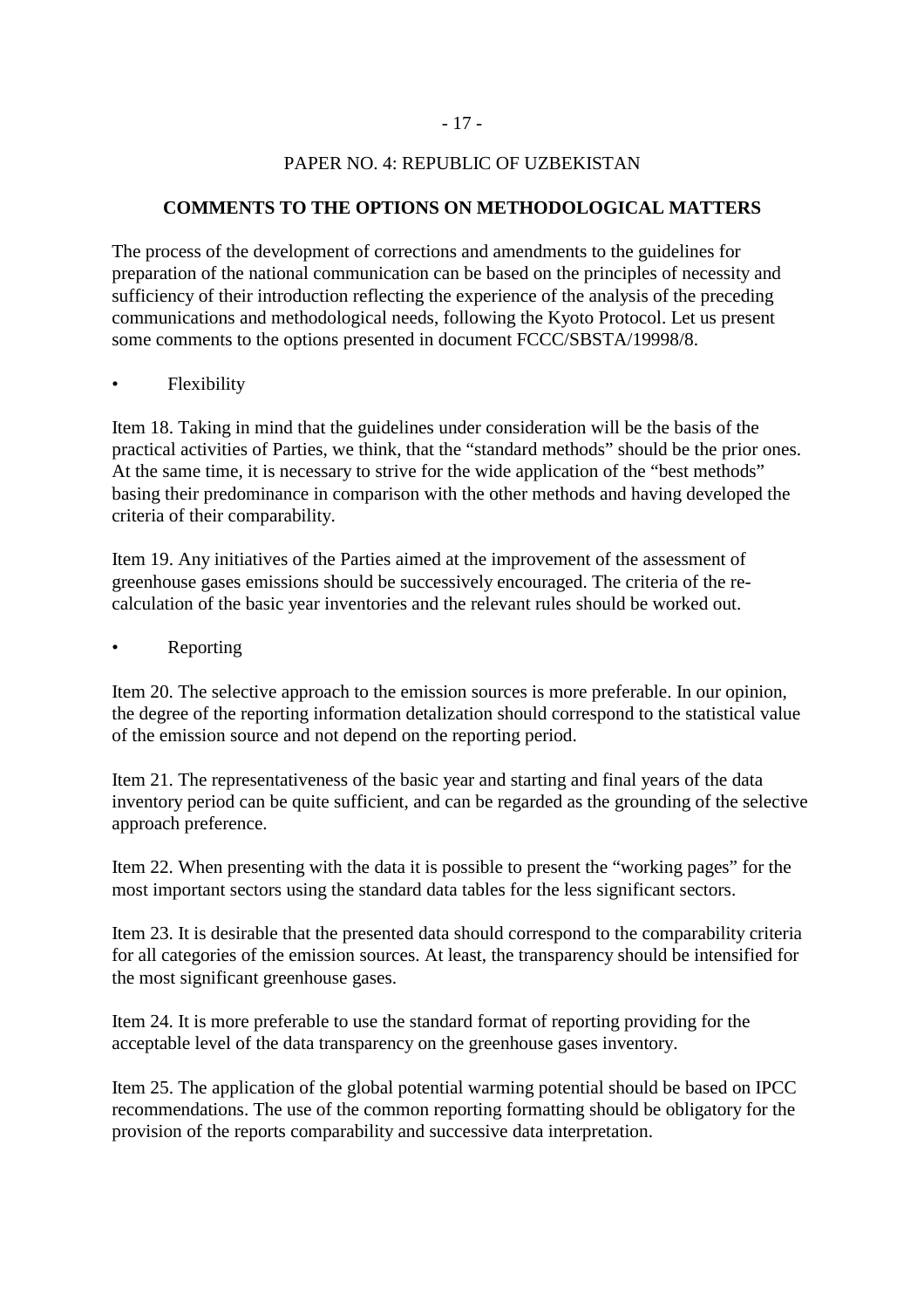Item 26. The real emissions should be included into the aggregated greenhouse gases emissions. The reporting on fluorides should be unified.

Item 27. For the estimation of the bunker emission the general methods should be coordinated as well as the standard reporting formats.

Item 28. The reporting on the ozone precursors and SO2 precursors should be preserved in order to satisfy further FCCC requirements.

Item 29. The differential approach should be applied alongside with the respective assistance when assessing the specific needs of the countries with the economy in transition.

**Uncertainties** 

Item 30. The parties should strive for the revealing of any uncertainties in the inventory and present the additional information on these issues.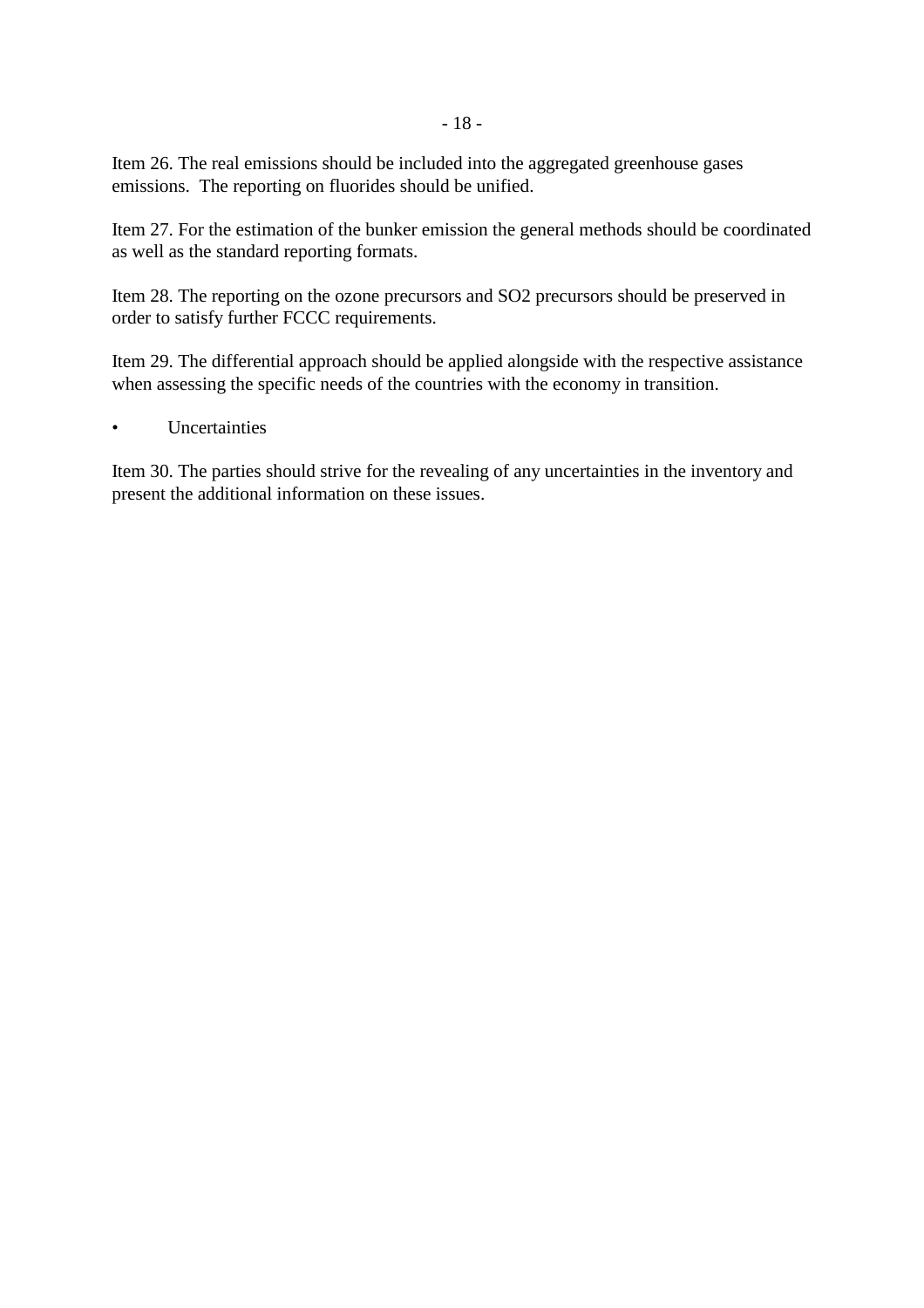#### PAPER NO. 5: SWITZERLAND

### **METHODOLOGICAL ISSUES RELATED TO GREENHOUSE GAS INVENTORIES**

In response to the call at the ninth session of the Subsidiary Body for Scientific and Technological Advice for comments on document FCCC/SBSTA/1998/8 and the outcome of the workshop on methodological issues held in Bonn in December 1998, Switzerland presents the following views.

- 1. Switzerland would like to thank the secretariat for organising a workshop on methodological issues related to GHG inventories on the basis of experience gained in reviewing, compiling and synthesising national communications and inventories. In addition, the workshop was useful in enabling an initial discussion at expert level of reporting issues arising in the context of the Kyoto Protocol.
- 2. Switzerland strongly welcomes the proposed steps to standardise basic reporting requirements by means of a common reporting format. This is a necessary prerequisite to provide for the most essential and basic inventory data needs of the Convention in a uniform manner. The inventory guidelines and other reporting guidance should be explicit in indicating the particular status of minimum information required in the common reporting format with a view to issues of compliance. Considerations on how the lack of mandatory minimum information could be handled in the Convention process, e.g. within the compliance regime, should be addressed in parallel with finalising the reporting guidelines.
- 3. Regarding the recalculation of base year data, Switzerland would not limit their scope if improved accuracy, methodological consistency and full transparency are confirmed and approved by the review process. Any open issues regarding fulfilment of these criteria would have to be resolved in the context of the compliance regime under the Kyoto Protocol. A time limit for recalculations and related changes in the handling of data as well as for the addition of new source or sink categories should be set well before the beginning of the first commitment period (e.g. 2005) in order to conclusively define the framework in which Parties meet their emission reduction commitments under the Kyoto Protocol.
- 4. Reporting requirements on HFC, PFC and SF6 emissions must give adequate consideration to accuracy and feasibility. If potential emissions are more easily accounted for, if estimates are more reliable, if their determination is better suited for Parties that do not dispose of the necessary technical expertise, and if experience within the Montreal Protocol indicates clear advantages in the use of potential emissions as a means to establish inventory data and assess trends, this issue should receive further attention in the process of revising reporting guidelines.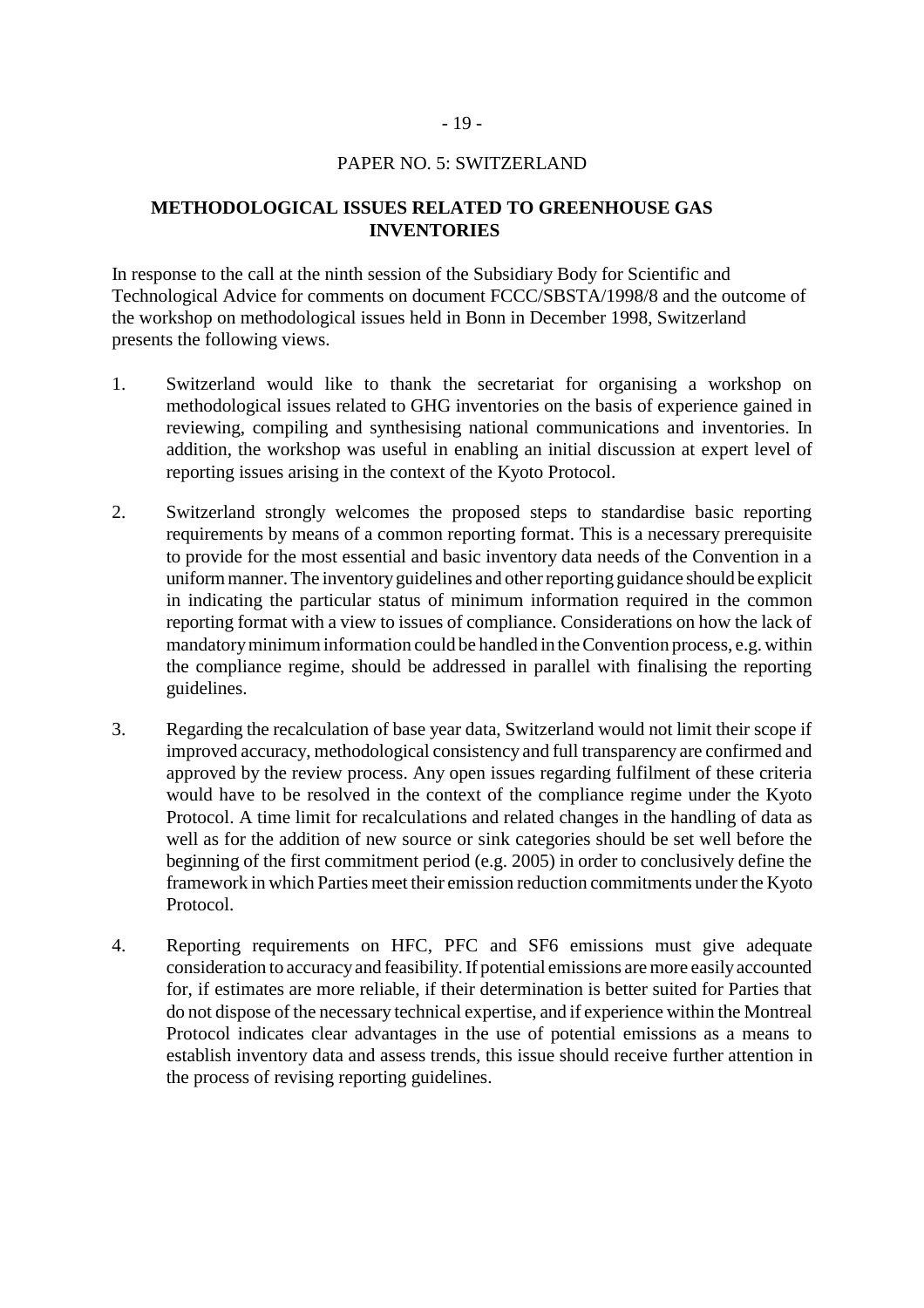5. With regard to possible double counting or non-counting of bunker fuel emissions, in addition to the more transparent allocation to the relevant sectors (marine/aviation/ national/international), methods in estimating bunker fuel emissions should be reported following the same standards of "good practice" as in any other sector of the inventory. If not available, corresponding standards should be developed for this sector as part of IPCC's ongoing work in this area.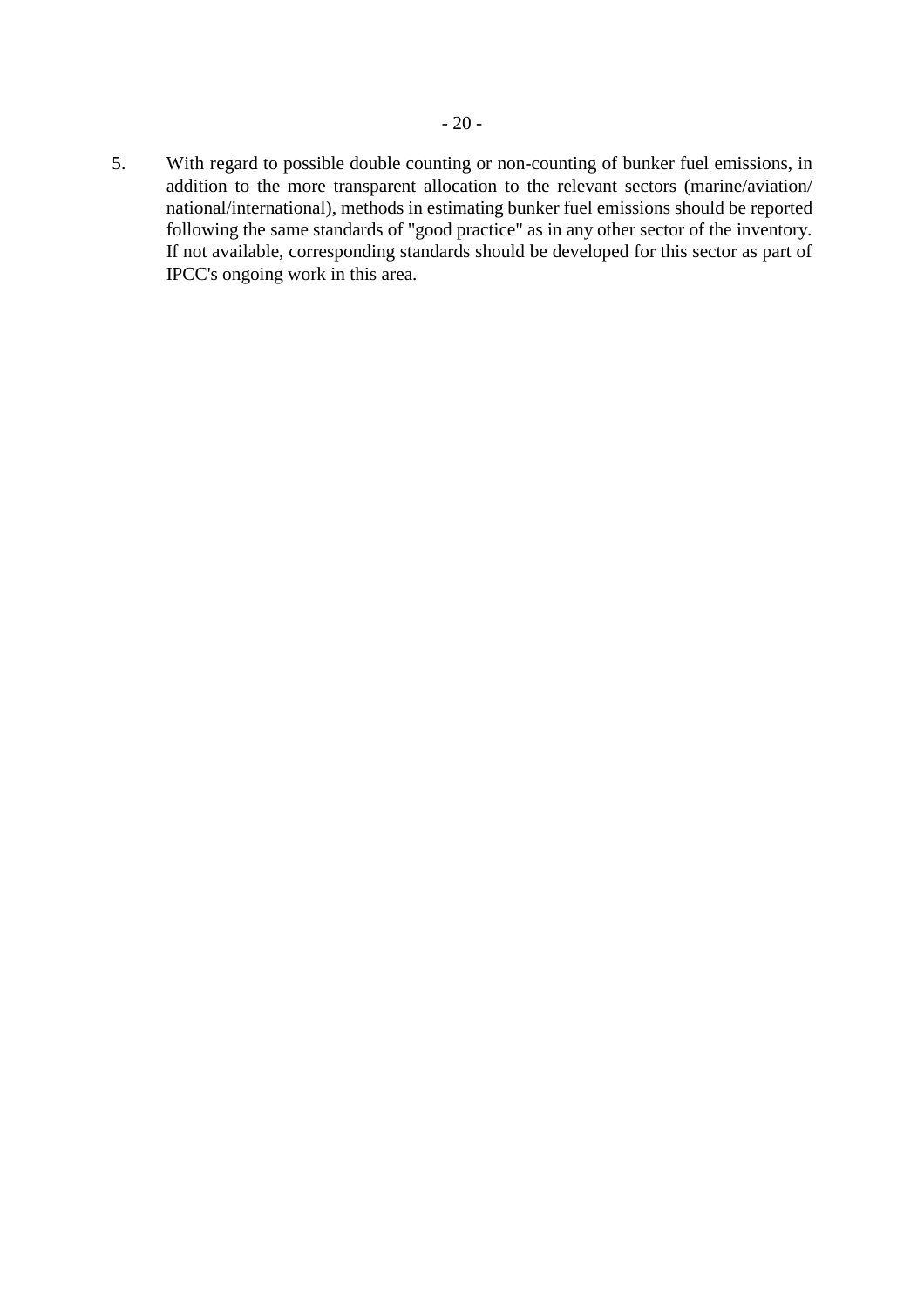## PAPER NO. 6: UNITED STATES OF AMERICA

## **DRAFT REVISED TEXT OF THE UNFCCC GUIDELINES FOR REPORTING INVENTORY DATA BY ANNEX I PARTIES**

The United States is pleased to submit these comments on the Secretariat's "Draft Revised Text of the UNFCCC Guidelines for Reporting Inventory Data by Annex I Parties." Given the importance of inventory reporting, the US believes that these guidelines must be clear and specific. We think that the Secretariat has done a good job of incorporating input from the SBSTA Workshop on Methodological Issues Related to Greenhouse Gas Inventories, held in Bonn in December 1998. We offer the following comments on specific elements of the draft guidelines.

Para 1 (a): The US recommends amending the bracketed phrase to reflect the fact that the Kyoto Protocol has not yet entered into force. We suggest the following:

[and in preparation to meet *possible future* commitments under Articles 3, 5, and 7 of the Kyoto Protocol]

Para 3: The US notes that the IPCC is preparing good practice *guidance*, and that the manner in which this guidance will be used by SBSTA has not yet been determined. Thus, we believe that it is premature to refer to "good practice *standards"*. We recommend deleting the word "standards" throughout the draft text, so as to maintain flexibility concerning the ultimate form in which the IPCC's good practice guidance is adopted. The last sentence of #3 should thus be revised to read:

"... and any good practices standards that may be agreed upon by the COP at a future session."

For the same reason, the US also recommends that footnote #2 be revised to read:

*In response to a request from SBSTA 8*, the IPCC currently has under development "good practice" *guidance* standards as part of its work related to uncertainties in GHG inventories. These standards *This guidance* may be available for consideration by SBSTA in 2000. Good practice *guidance* standards may include among other information a series of quality assessment and quality control procedures to be applied during the preparation of national inventories.

Para 4: The US believes that several of the definitions should be clarified, as follows:

- Transparency: The bracketed phrase should be deleted, since it is premature to mention assessing compliance with Kyoto, especially since the FCCC's inventory reporting guidance will likely be revised to deal with specific elements of the Protocol in the future.
- Consistency: This definition should be revised to clarify that internal consistency is what is desired, since Parties may modify their approaches between years in order to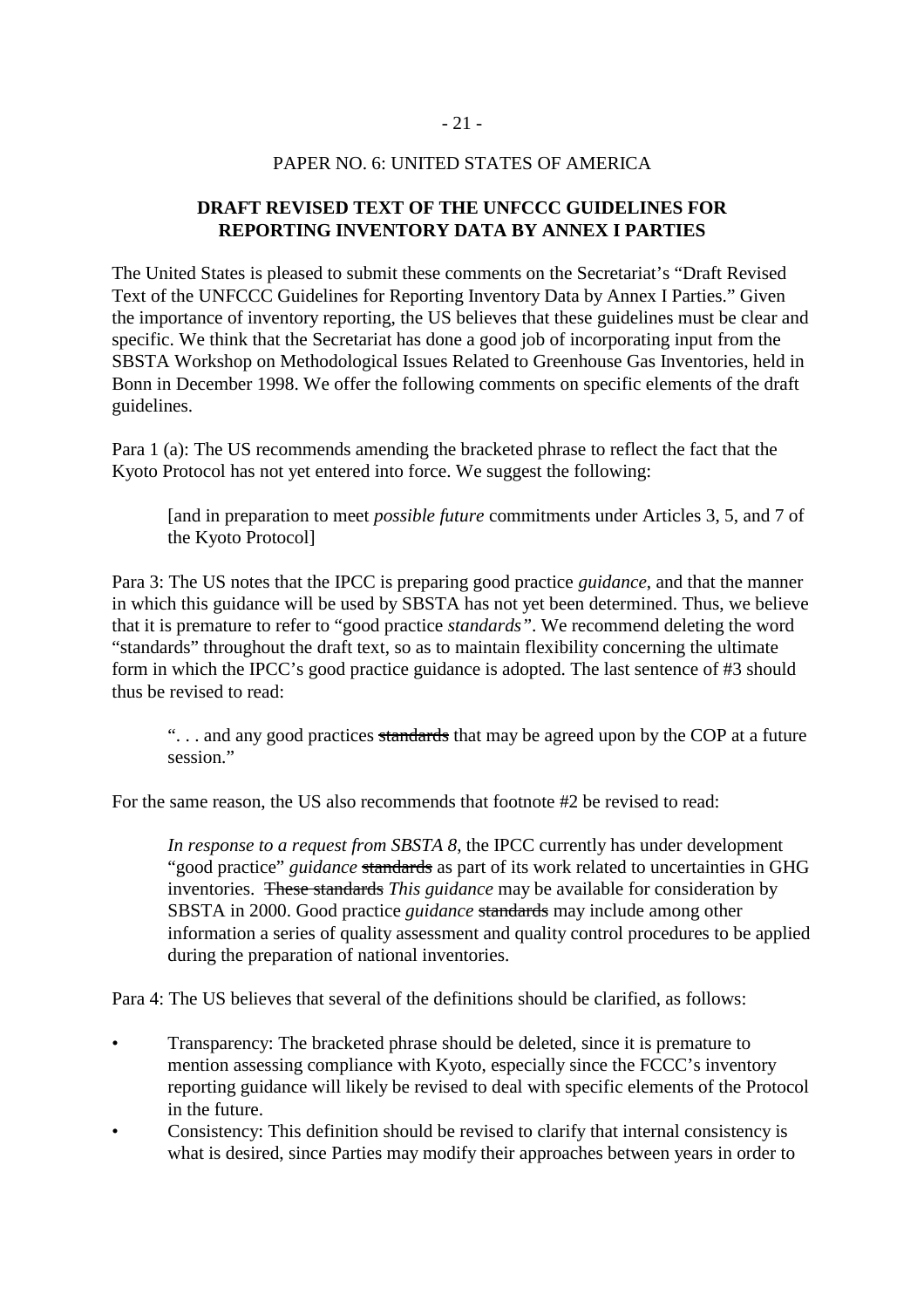improve estimates. It should also reflect that consistency may require more than just using the same method over the time series. The US proposes the following language:

"Consistency means that a national inventory should be *internally* consistent in all its elements. *Examples of an internally consistent inventory include use of* with inventories of other years. An inventory is consistent if the same methodologies are used for *to estimate* the base and subsequent and/or target years, *and use of consistent data sets to estimate emissions from related sources.*

• Accuracy: The last sentence, referring to the IPCC's work on good practices should be revised to clarify that this effort may not result in the identification of "appropriate methodologies". The US proposes the following revision of the last sentence:

> "Therefore, to promote the accuracy of national inventories to the extent possible, *the* appropriate *implementation of inventory* methodologies [conforming to "good practice" standards] should be used.

Para 6: Revise to read: "According to the provisions of Article 4.2(b) of the Convention, the year 1990 should be the base year for the estimation and reporting of national inventories of greenhouse gas emissions and removals. According to the provisions of Article 4.6 of the Convention and ...." (follow remainder of paragraph).

Para 7: Revise to read: "Taking into account possible future commitments of the Kyoto Protocol, parties should note the relevant base years under Articles 3.4, 3.5, 3.7, and 3.8 of the Protocol."

Para 8: As currently written, the last sentence of paragraph 8 implies that Parties cannot develop national methodologies in the future. Given the importance of developing the best estimates possible, the US does not believe that Parties should be precluded from developing national methodologies in the future if these would result in better estimates and they are well documented. Thus, the last sentence should be revised to read:

"In *accordance with the IPCC guidelines,* Parties that already have established and comparable *can also use national* methodologies which are believed to better reflect their national situation, could continue to use them, provided that they are compatible with the IPCC Guidelines and *better reflect their national situation and are well* documented.

Para 10: Revise the title to read: "Good Practices" (delete the word "standards"). Also revise the text of paragraph 10 by deleting the word "standards" and phrasing the objective of the good practices in the positive: "... in order to *increase confidence in inventory quality* ensure that a minimum level of quality is met by all Parties."

Para 11: The US does not support inclusion of the optional bracketed text. Given the importance of continuously striving to improve inventory quality, it is critical to ensure that bad data or methods are not locked in for any source as a result of restrictions on recalculations. There may be legitimate reasons to allow recalculations in both of the situations covered by the bracketed clauses. In the case of CO2 emissions from fuel combustion, for example, improvements in the data set of more disaggregated information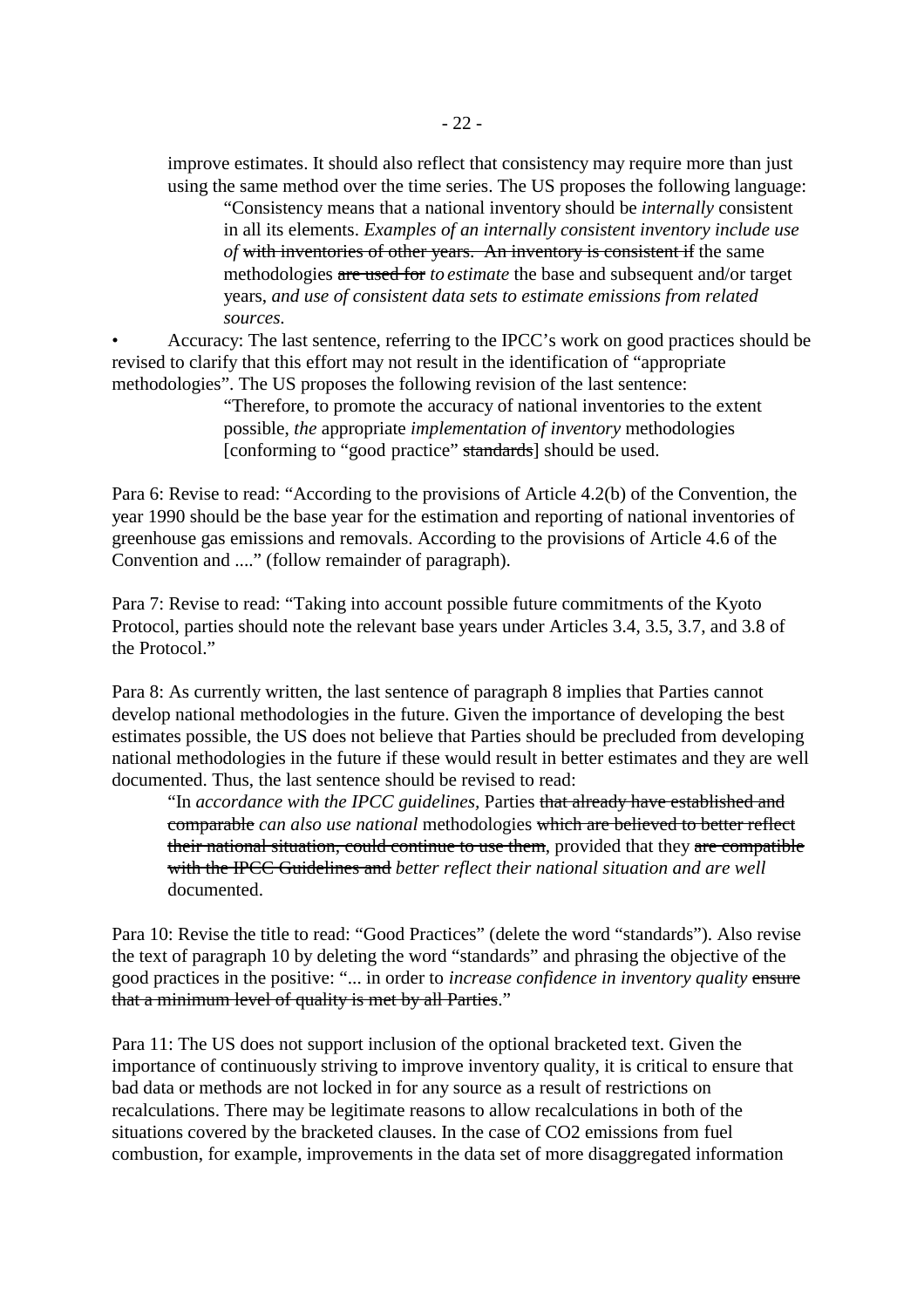could become available. Similarly, prohibiting changes in activity data after five years could make it difficult for Parties to move toward more accurate, disaggregated estimation methodologies in the future.

In the US view, the paragraph clearly outlines three criteria for allowable recalculation improved accuracy, methodological consistency, and transparency. If these criteria are met, additional restrictions on recalculation are not necessary at this time.

Para 13: Given the importance of reporting on the 6 listed greenhouse gases and the more limited usefulness of reporting on CO, Nox and NMVOC emissions, the US recommends revising the paragraph slightly. Revise the second sentence to read: "At a minimum, National inventories *shall* should...." Revise the last sentence to read: "Parties should *are encouraged to* also provide... "

Para 14: To improve transparency, the US suggests requesting further disaggregation of HFC and PFC reporting, by adding an additional sentence at the end of the paragraph:

*"For HFCs and PFCs, emissions should be reported on a disaggregated basis for each relevant chemical in the category, taking into account that a minimum level of aggregation may be required to protect confidential business information."*

Para 16: The paragraph is not clear as written, and could imply that Parties do not need to report anything for these gases if they don't report actual emissions. In addition, the request to report potential emission estimates should be clarified since these estimates are not relevant and should not be required for all emission sources of HFCs, PFCs, and SF6 (such as HFC-23 emission from HCFC-22 production). To address these issues, the US recommends the following revision:

*Consistent with Decision* 4/CP.3, Parties should report actual emissions of HFCs, PFC, and SF6 where data are available, providing disaggregated data by substance in mass units  $(\overline{Gg})$  and in CO2 equivalent using 1995 IPCC GWP values, as indicated in Annex I to these inventory guidelines. Parties should make every effort to develop the necessary sources of data for reporting *actual* emissions, *and if they do not have the necessary data, Parties should report potential emissions for these substances.* **In** addition to reporting actual emissions, Even when Parties report actual emissions, *they* should also report potential emissions as a subset for *the relevant sources of these gases,* for reasons of transparency and comparability.

Para 17: In order to ensure transparency in reporting, it is important that Parties report emissions of all greenhouse gases in a sector, even if some do not have 1995 IPCC GWPs. In recent years, for example, several new chemicals have been developed for use in various sectors, and many have GWPs developed after 1995. Particularly in some sectors, it will be difficult to assess the quality of a Party's inventory if the uses of these newer chemicals are not reported along with those listed in the I995 IPCC report.

For this reason, the US recommends two revisions to this paragraph. First, the second sentence should be revised to strengthen the request for reporting of these newer chemicals,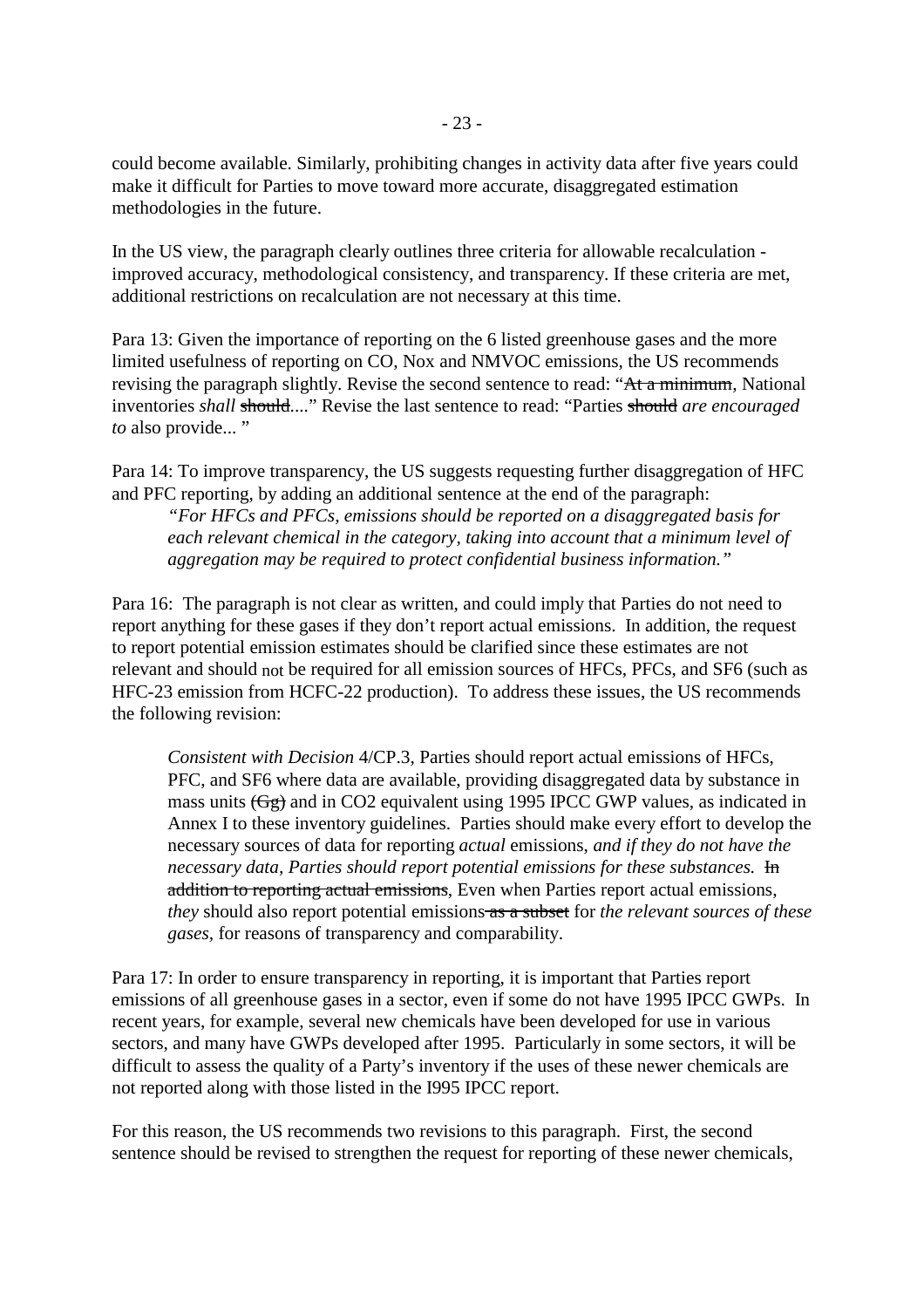as follows: "Parties *should also* are further encouraged to report emissions of greenhouse gases for which GWP values are available in mass and carbon equivalent units." The US also recommends including a table with these new chemicals and their GWPs in Annex I.

Para 21: The proposed definitions of the terms are not clearly differentiated, which has been a persistent problem with their use. To simplify reporting, the US recommends that the term "NA" should not be an option for Parties, but should be used by the Secretariat to indicate areas where no reporting is required. (Or a shaded block could replace the letters.) The term "NO" should be used by Parties when emissions do not occur for a particular gas or source within a country. In addition, rather than using "0" to denote emissions that are insignificant or close to zero, Parties should use "+". Such a standard would clearly indicate that emissions are small but measurable. In addition, the definition should clearly indicate that such emissions should be included in national totals.

Para 23: The US believes that verification is an important part of the inventory guidelines, and should be expanded. Thus in addition, to the current text of paragraph 23, we would recommend adding additional paragraphs covering QA/QC and national response to in-depth reviews. With respect to paragraph 23, the request for doing comparisons of default and alternative methodologies is not focused enough. The paragraph should clearly state whether Parties are requested to undertake such comparisons for certain years (i.e., base year, current year) or all years in the time series. The paragraph should also be clear as to how often Parties are requested to do such comparisons. Given the resources required to prepare such comparisons, and the lack of certainty regarding how useful these comparisons will be on an annual basis, the US recommends that Parties be asked to prepare such comparisons one time, for the base year and current year. They can then evaluate the information provided and make recommendations regarding future requests of this type,

Para 25: In the US view, annual inventories should not be adjusted, although such analysis may provide useful information that could be included in the "national circumstances" section of national communications. The US recommends two revisions to the paragraph:

- First, the second sentence should be revised to clarify that adjustments are supplemental information: "If Parties carry out such adjustments to inventory data, they should be reported separately, *supplemental to unadjusted data,* and in a transparent manner, with clear indications of the method followed."
- Second, the last three sentences of the paragraph refer to a related topic, and should be placed in a separate paragraph.

The US also recommends inserting a new paragraph after paragraph 25, as follows:

Response to inventory assessment: Parties should report on questions raised in the annual Synthesis and Assessment of greenhouse gas inventories and periodic National Communication in-depth reviews, and should provide adequate information to demonstrate that these questions have been resolved.

Para 27: The US supports the development of an improved Common Reporting Format,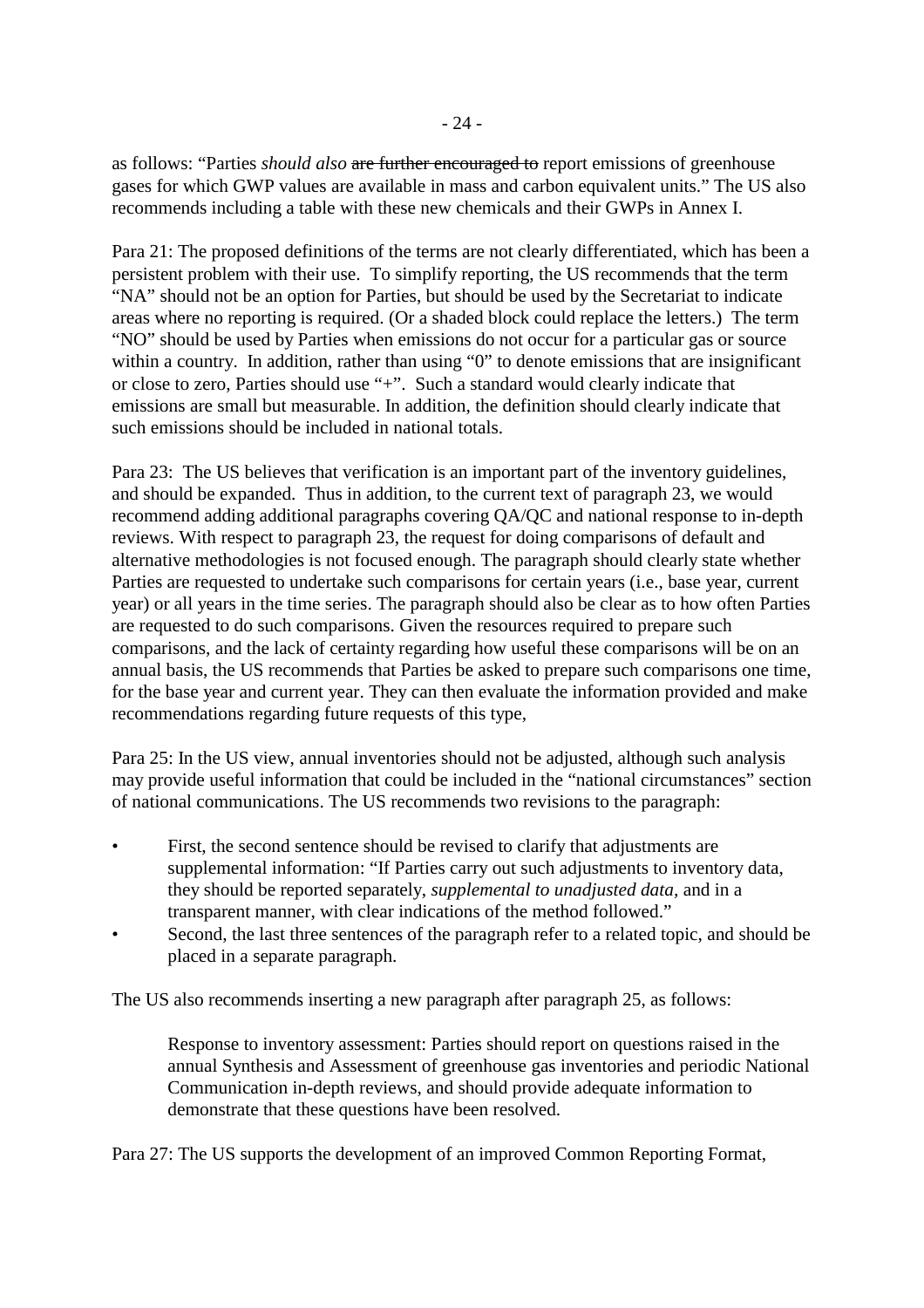subject to two important qualifications:

- First, the schedule for developing the CRF should be sufficient to allow full review and assessment of the tables. We are concerned that such a review cannot be completed by SBSTA 10, and recommend that the schedule allow for revisions and finalization of the CRF at SBSTA 11. For this reason, we recommend that footnote #l0 be clarified to reflect this schedule.
- Second, it should be clearly stated that the CRF will be reviewed and updated as necessary over the coming years to incorporate the outcome of the IPCC work on good practice guidance and LUCF, as well as other requirements of the Kyoto Protocol. This point should be made explicitly in a new paragraph, inserted after paragraph 30.

Para 31: The US does not agree with the recommendation that information that has not changed from previous years should not be reported. In our view, the importance of transparent inventories cannot be overstated, and for this reason each inventory submission should be a stand-alone document that contains all the necessary information to assess the inventory contained therein. The provision of unchanging information from year to year should not pose an undue burden on Parties, since it is by definition unchanged, and providing such information will facilitate greatly the review and assessment of inventory information by third parties. If unchanged information is not provided, in contrast, it may be difficult for third parties to retrieve necessary references and assess inventory quality. Perhaps in the future, when the quality of inventory reporting is improved across Parties, streamlining the provision of information could be considered. At this point, however, it is premature to take such actions.

For this reason, the US recommends significantly rewriting the paragraph:

*Each annual inventory submission should be a stand-alone document, containing detailed and complete information in order to ensure transparency of the inventory. This information should include:*

*(a)*... *(h) as listed under paragraph 37*.

Section 4: This section concerns what Parties should submit for inventories during years when national communications are reported; as written it establishes more extensive reporting requirements for these years. Consistent with the US position outlined above, we recommend that annual inventories contain all necessary supporting information and that inventories prepared for national communication would not need to be more extensive than that. The US recommends that Section 4 be substantially revised, to reflect the fact that there should not be a different level of inventory reporting required for annual inventories and national communication inventories.